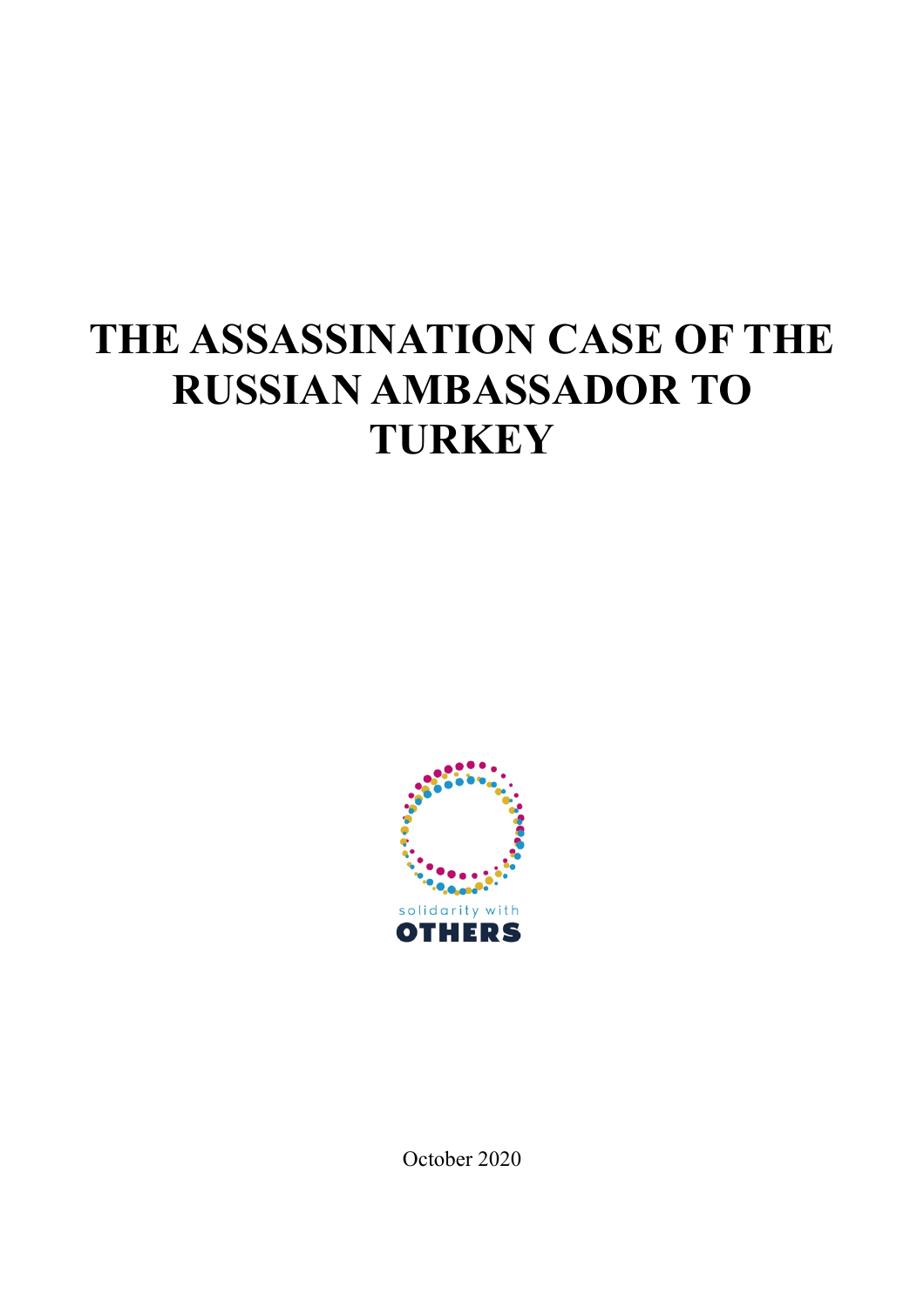# *SUMMARY*

This study has been prepared based on the indictment and case file issued by investigative prosecutor Adem Akinci, who investigate the murder of Andrev Gennadiyeciv Karlov, Russia's then ambassador to Turkey.

Police officer Mert Mevlut Altintas assassinated Karlov on December 19, 2016, in the Ankara Contemporary Arts Center as the diplomat was delivering a speech during an art exhibition titled "Russia from Kaliningrad to Kamchatka through the eye of an explorer."

This study presents concrete evidence of the error of fact and failures in the indictment issued in Turkey's judicial atmosphere. It will present the AK Party (AKP) government's effort to exploit the assassination through the judiciary under its political agenda of targeting followers of the Gulen (Hizmet) movement.

Key Words: *Andrei Karlov, Mert Mevlüt Altıntaş, Hizmet Movement, Gülen Group*

# **1. INTRODUCTION AND METHODOLOGY**

A Turkish court accepted a lawsuit from Akinci into the assassination of the Russian ambassador to Turkey Andrei Karlov that took place in the last days of 2016, following an indictment which was to be examined thoroughly but prepared following an inadequate investigation.

The trial preparation phase, including the detention of suspects, is negligent in terms of judicial proceedings. The court has violated article 170/4 of Turkey's Criminal Procedure Code, which operates according to the universal rule of law and states: "The events that comprise the charged crime shall be explained in the indictment in accordance with their relationship to the presented evidence."

The court fabricated evidence due to lack of evidence and became grounds for the AKP's ongoing witch-hunt and mass crackdown in the country.

As a whole, the indictment shows a far from complete or proper investigation into the murder of a foreign ambassador whose life and safety was the responsibility of the Turkish state.

Yet, the court has not extended the inquiry as will be revealed in this study. The prosecutor Adem Akinci, who blamed the Gulen movement in advance, refused to collect concrete evidence in favour of the Gulen movement.

The investigation procedure of the assassination case is a follow-up of the Turkish government's mass purge, crackdown, and arrest, which started after the corruption operations against Erdogan and his close circle on December 17-25, 2013, and hit the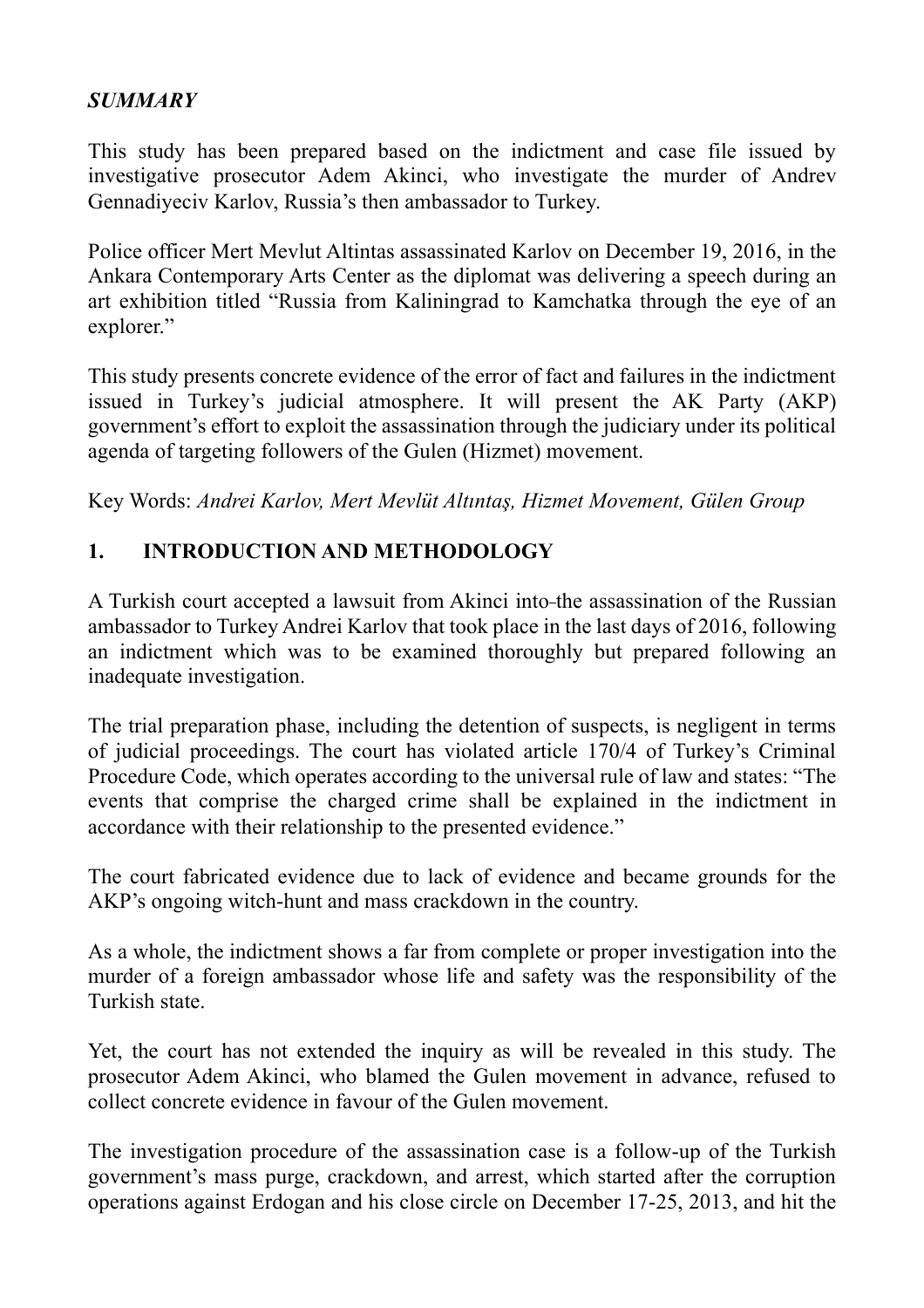top following the controversial July 2016 coup attempt.<sup>1</sup>

International organizations underline that the judiciary under the  $HSK<sup>2</sup>$  (Council of Judges and Prosecutors) in Turkey has no fair trial practice, which will be detailed in the following chapters.

Murderer Mevlut Altintas could have been arrested alive, but the police murdered him to keep the most crucial evidence from coming to light.

Focusing on the assassination of Karlov, this study will also sum up the relationship between the AKP and the Gulen movement, discussing the current political atmosphere in the country.

It will also present background information about the Turkish government's decision to declare the Gulen movement or Hizmet, a group based on voluntariness, as a terrorist organization.

We evaluated the indictment of Karlov's assassination with judges formerly worked in the Turkish judiciary. We discussed the technical details with a police chief<sup>3</sup> who performed duty in different departments and a police officer who served in Turkish special police forces.

In this study, you will also find opinions of experts from Russia and Turkey, some excerpts from their articles on the investigation procedures and international relations.

## 2. **JUDICIAL BODIES LOST INDEPENDENCE AFTER THE 17/25 DECEMBER CORRUPTION INVESTIGATIONS**

The Istanbul Chief Public Prosecutor's Office launched corruption and bribery investigations on 17 and 25 December 2013 into four ministers of the AKP, their relatives, the head of the top state bank, public officers, and businesspeople.

In response then-Prime Minister Erdogan's government blocked the investigation and resisted the inquiry.

Dismissing the corruption allegations, the government claimed a "parallel body within the state" had attempted a "judicial coup." It dismissed the prosecutors and police officers involved in the operations of 17 and 25 December 2013.

 $\frac{1}{1}$  President Tayyip Erdogan blamed the Gulen movement for orchestrating the July 15 coup attempt, even before it was suppressed. Fethullah Gülen, the leader of the group, denies any intervention in the coup attempt.

<sup>2</sup> High Council of Judges and Prosecutors. It inspects, assigns, accepts/dismisses to/from the profession, inflicts a disciplinary punishment to judges and prosecutors of the Turkish Republic.

<sup>3</sup> Judicial and police officers' names are disclosed in this study based on their request and safety concerns.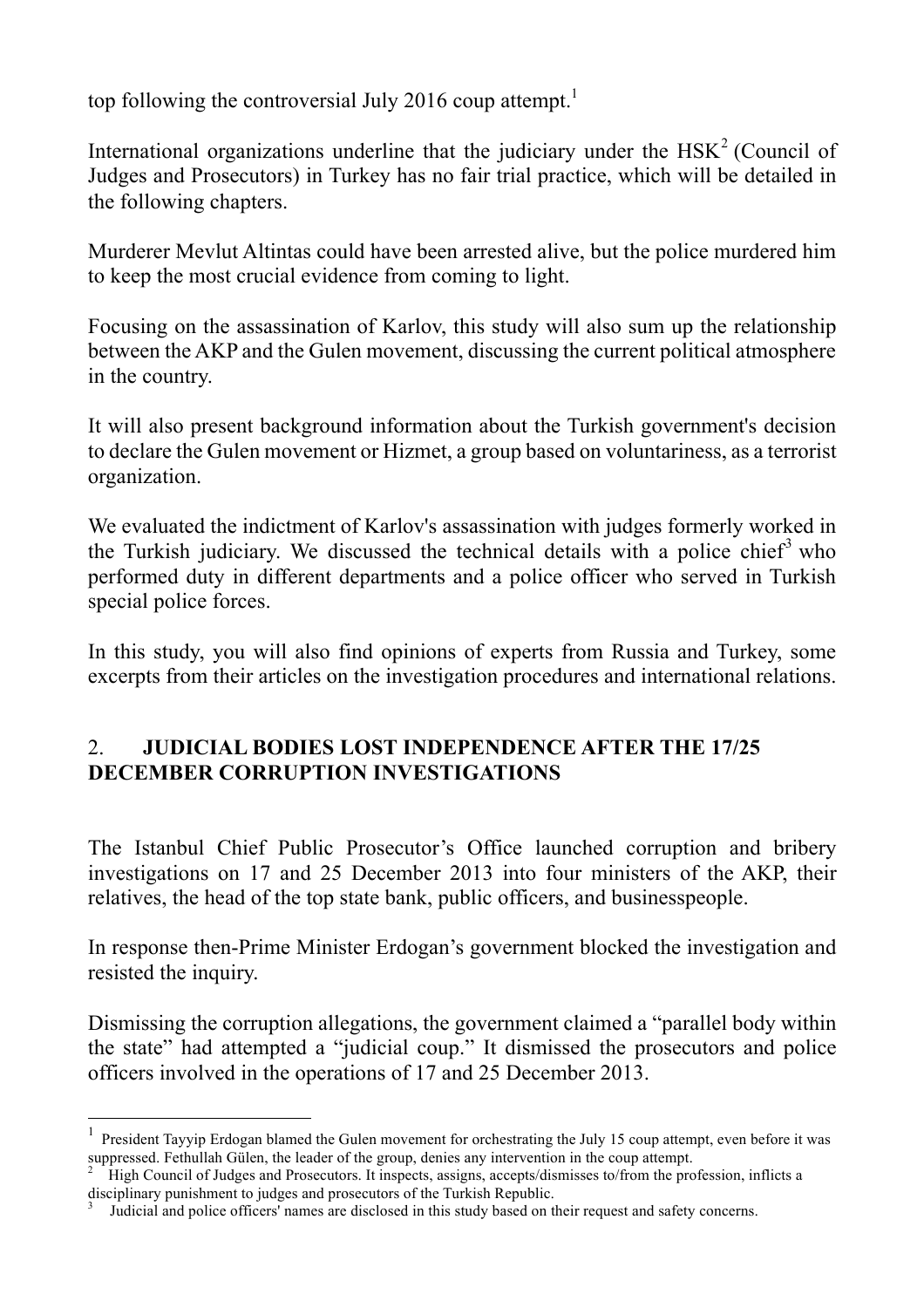Subsequently, the government dismissed or reassigned dozens of police officers, judiciary members, and public officers. The Turkish courts arrested several police officers.

The Istanbul chief public prosecutor's office prepared an indictment in September 2014 regarding 96 important suspects who were blamed for launching the December 17 corruption scheme.

Subsequently, the Turkish government prepared and adopted legislation re-shaping the High Council of Judges and Prosecutors and internet regulations.<sup>4</sup>

# **2.1 Criminal Peace Judgeships, Trial courts and Appeal**

The AKP government published a regulation in the Official Gazette on June 28, 2014 which enacted numerous clauses establishing Criminal Peace Judgeships, who were given exclusive power in arrests, objection to arrests, search and seizure powers, appointing trustees, and refutation trials. Then-Prime Minister Tayyip Erdogan vowed that they adopted this new body to target followers of the Gulen movement.<sup>5</sup>

This trial practice is against the natural judge principle, and there is no mechanism to appeal to a higher court, $6$  blocking any fair trial.

The creation of the criminal peace judgeships is the turning point affecting the judicial independence in Turkey.<sup>7</sup>

The United Nations' Working Group on Arbitrary Detention ruled out that "Turkey practices systematic arbitrary detainment" in its report on people convicted because of their use ByLock, an encrypted texting app.<sup>8</sup>

The group also urged Turkey to investigate those responsible for carrying out arbitrary detentions.<sup>9</sup>

 <sup>4</sup> EU 2014 Progress Report for Turkey page 9

<sup>(</sup>https://www.ab.gov.tr/files/ilerlemeRaporlariTR/2014\_ilerleme\_raporu\_tr.pdf) 5

Erdogan said: "You know, it is, to fight against the parallel state…, we assigned some members for criminal peace judgeships. They will all take office starting from tomorrow. We will see what happens in the judiciary and the police." https://www.star.com.tr/politika/basbakan-erdogan-paralel-yapiyla-mucadele-etmeyen-bedelini-agir-oder-haber-915819/ <sup>6</sup> http://www.anayasa.gen.tr/tabii-hakim.htm

<sup>7</sup> AKPM report dated 6.6.2016 titled "*The functioning of democratic institutions in Turkey*" (Doc.

<sup>14078,</sup> paras. 5 and 69. This report passed in an AKPM session in 22.6.2016 with some alterations. (*Resolution 2121(2016*). This report mentions the criminal peace judgeships and the points affecting the fair trial of the Gulen movement followers. See: https://www.ecoi.net/en/file/local/1350862/1226\_1465286865\_document.pdf

https://humanrights-ev.com/birlesmis-milletler-turkiyede-sistematik-tutuklama-yapiliyor/<br>18 September 2019, United Nations Human Rights Council Working Group on Arbitrary Detention, Opinion No. 53/2019 concerning Melike Göksan and Mehmet Fatih Göksan (Turkey) https://humanrights-ev.com/wpcontent/uploads/2019/10/A\_HRC\_WGAD\_2019\_53.pdf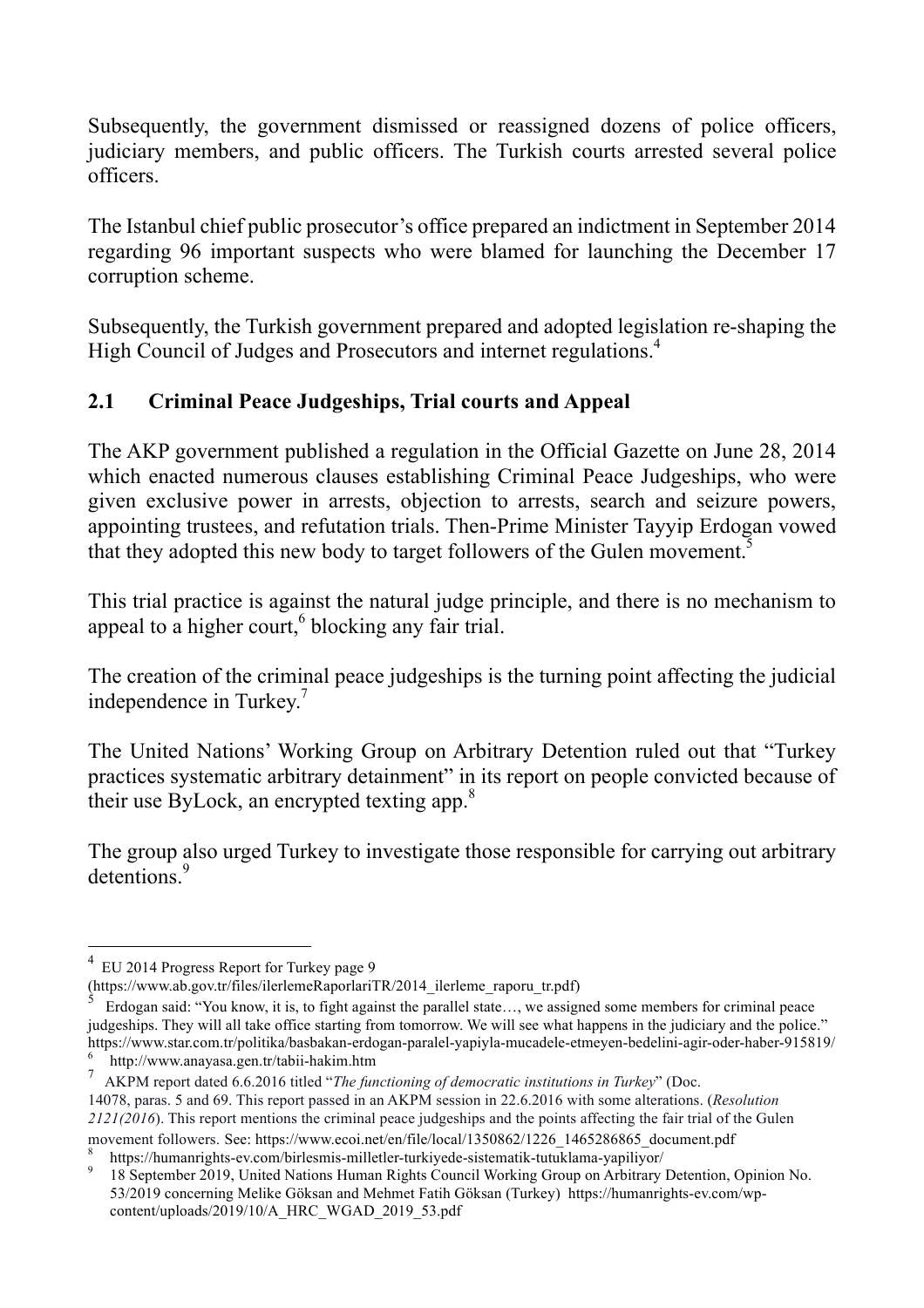There is substantial evidence that the supreme court of Turkey, the highest appeal court, has lost its objectivity and independence completely. The relevant department investigating the "terror" cases has been ruling in favor of the ruling party.

One hundred and ninety higher judicial representatives have been arrested by lowerrank judges of the criminal courts of peace following the July 2016 coup attempt.<sup>10</sup>

# **2.2 Restraining/Abolishing the Right of Defence**

The defense mechanism, one of the most important bodies of the judiciary, has been mutilated in Turkey.

The Arrested Lawyers Initiative, an NGO recording human rights violations in Turkey's judiciary, announced in August 2020 that nearly 2,000 lawyers were on trial. According to the group, the courts of the first instance convicted 441 for being a member of a terrorist organization and sentenced them to a combined total of 2728 years imprisonment. There have been 605 of the lawyers who were put behind bars temporarily or are still languishing in prison. $^{11}$ 

According to a report by the Human Rights Watch, the imprisonment of defense lawyers results in failure to obtain lawyers to defend the "FETO/PDY" cases, which has been exploited by government in its criminalization of the Gulen movement. (FETO/PDY are acronyms created by the Turkish government to declare the Gulen movement as a terrorist organization.)

Many lawyers are unwilling to be assigned these cases out of fear that they will face persecution. It results in a delay in the assignation of lawyers through a Bar.<sup>12</sup>

# **2.3 Effective Remorse Law and Using Informants**

Security officers in Turkey threaten detainees by pointing to what is known as the effective remorse law as the only way not to be arrested by the court. They try to convince the person to be an informant and supply them some other names. This interrogation tactics by the police drives suspects/defendants to despair.

The defendant, whose name was mentioned by another person or listed by the authorities, is forced to prove their innocence.

Ramazan Faruk Guzel, a former Heavy Penal Court judge of Diyarbakir who was dismissed from his post with a presidential decree, revealed that many people reached

<sup>&</sup>lt;sup>10</sup> 20 July 2019, Human Rights Defenders, a report about Supreme Court's not being "an independent, free and objective court." (https://humanrights-ev.com/wp-content/uploads/2019/08/Ceza-Mahkemeleri-Bagimsizlik-ve-

Tarafsizlik-Raporu.pdf )<br>
11 https://arrestedlawyers.org/2020/07/30/report-update-mass-prosecution-of-lawyers-in-turkey-2016-2020-2/<br>
12 April 2019 "LAWYERS AND FAIR TRIAL UNDER ATTACK IN TURKEY" report, Human Rights Watch

https://www.hrw.org/sites/default/files/report\_pdf/turkey0419turk\_web.pdf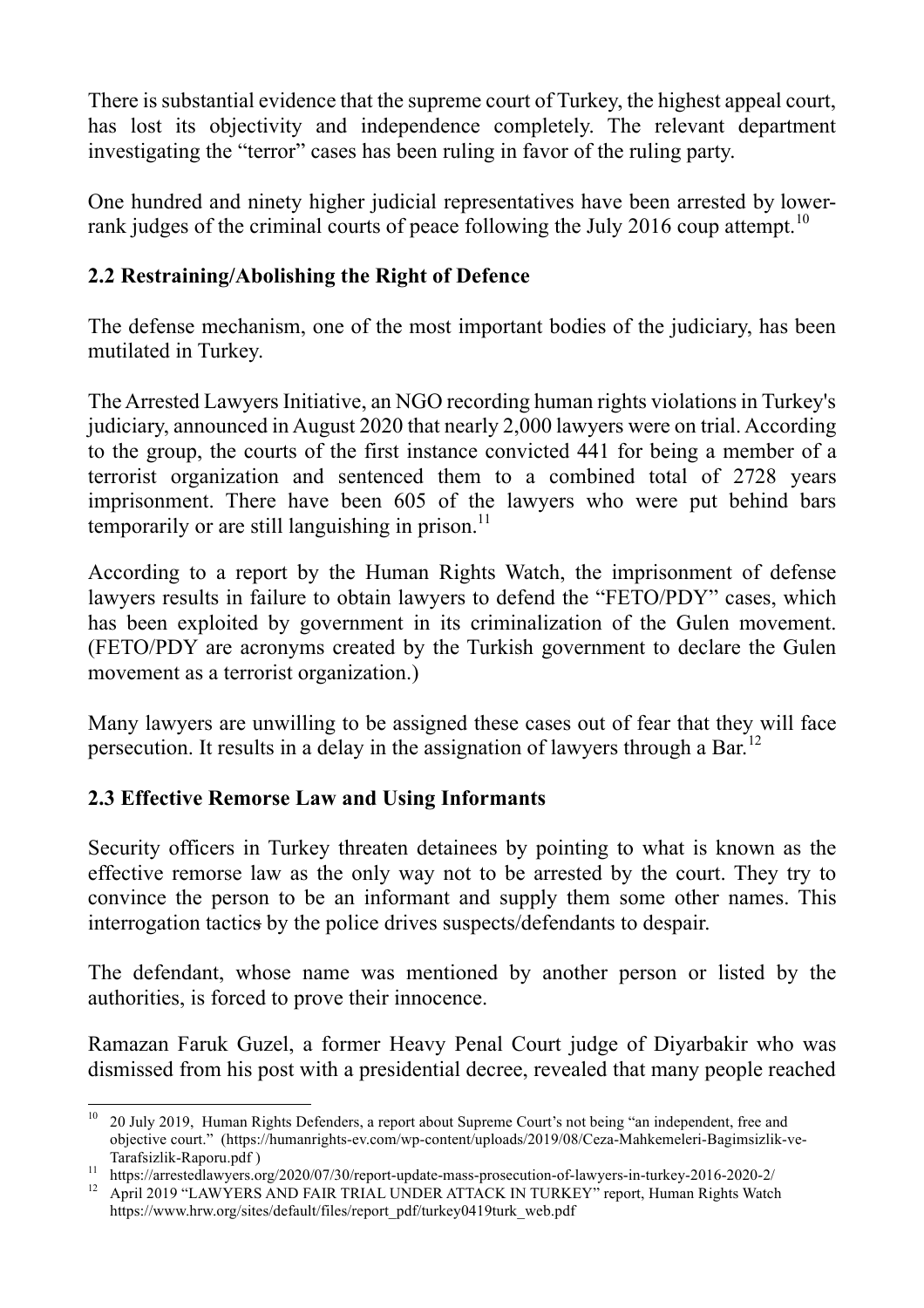out to him and said they were threatened with their families and forced to mention names under the effective remorse  $\langle \text{law} \rangle^{13}$ 

Anonymous witnesses and confession have been used in FETO/PDY trials, and the mechanism has been exploited in many cases such as the arrest of an American pastor Andrew Brunson and former lawmaker Eren Erdem.<sup>14</sup>

Some anonymous witnesses even speculated before a court that Gulen movement followers secretly gave medicine to then-prime minister Tayyip Erdogan with the aim of an assassination in 2013 before he fell off a horse.<sup>15</sup>

These practices show that Turkey's judgment and appeal mechanisms regarding investigations or prosecutions under the terror law have been subjected to political influence.

# **2.4 The Result of a Broken Judicial System in Turkey**

Considering its practices before and after the July 2016 coup attempt, the Turkish judiciary is under the ruling AK party's influence.

Activities that are considered to be mere shreds of evidence of being a member of FETO/PYD have affected nearly 200,000 people. These activities have been accepted as reasons for being jailed pending trial.<sup>16:1</sup>

"Using ByLock, opening an account or investing money legally in Bank Asya, studying or working legally in the schools or courses affiliated by the Gulen movement, being a member of legal organizations, foundations, and syndicates, joining their meetings, having a book, magazine or any publishment of Fethullah Gulen, following the publications on social media affiliated with the movement, sharing content in favor of the group, donating even if it was against receipt, having 1 dollar at home.<sup>17</sup>"

Unprecedented extrajudicial criteria have been applied in the investigations launched after the July 2016 coup.

Bypassing the principle of individual criminal responsibility, Turkish courts accept evidence against a person if their relatives, spouse, parents, and children have been

 <sup>13</sup> Ramazan Faruk Güzel, Tr724.com, last updated 19 October 2018,

https://www.tr724.com/itirafci-oldum-simdi-nasil-kurtulurum/<br><sup>14</sup> İlker Doğan, last updated 14 October 2018, TR724.com https://www.tr724.com/iktidarin-yargi-sopasi-gizli-taniklar/<br><sup>15</sup> "This is what an anonymous witness is

http://www.samanyoluhaber.com/gizli-taniklik-budur-haberi/1341857/

<sup>&</sup>lt;sup>16</sup> The penal department no.16 of the Supreme Court has removed some of these criteria but even more complicated the rule by separating the membership and leadership, which has no objectivity. Anadolu Agency, last updated 8 March 2020. https://www.aa.com.tr/tr/turkiye/yargitay-16-ceza-dairesinden-feto-uyeligi-kriterleri/1758356 )

<sup>&</sup>lt;sup>17</sup> These non-crime activities are to be evaluated under the fundamental rights and freedom. Still, some of them are accepted as proof to be a member of an organization, while others are indirect evidence.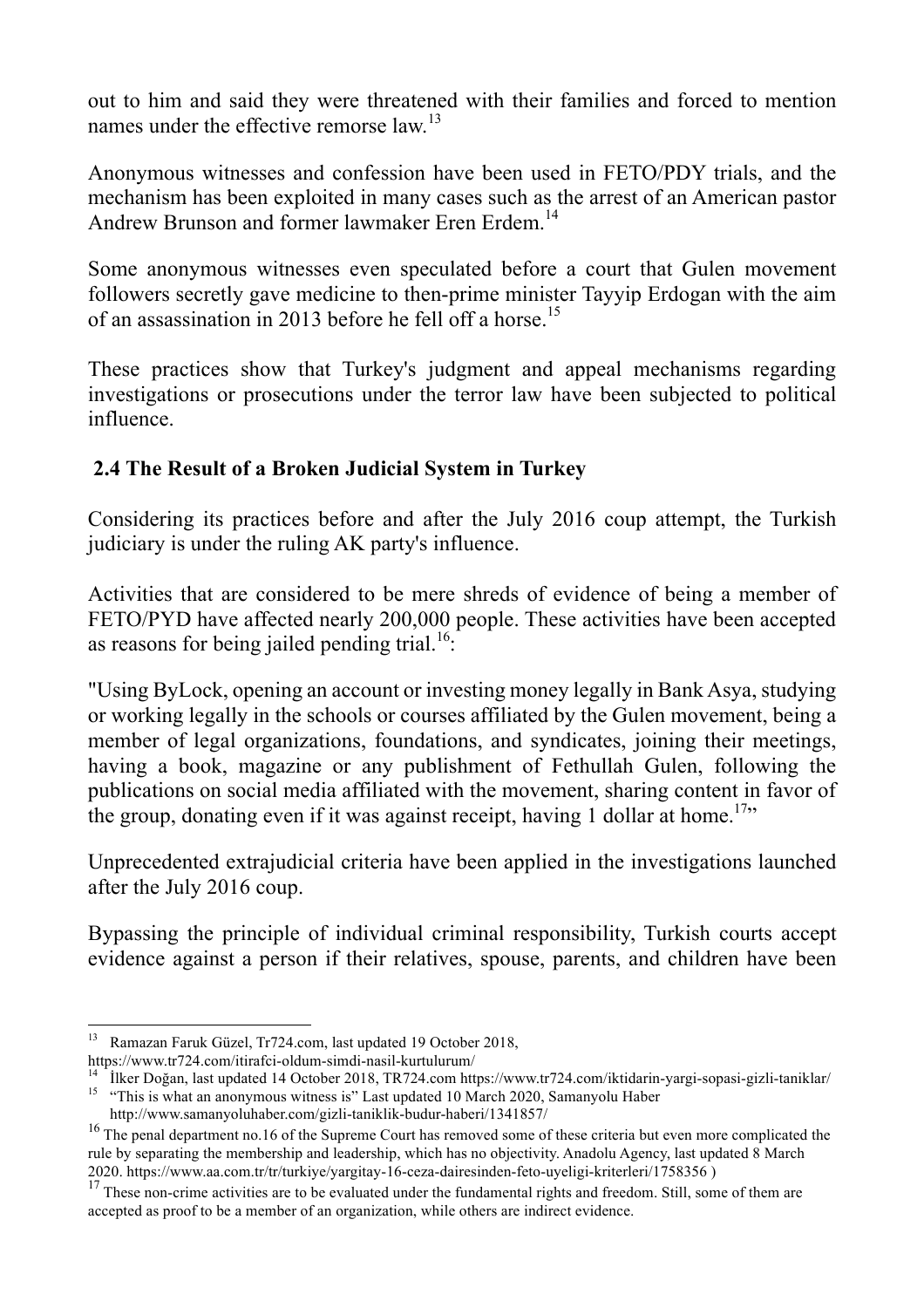practising the activities mentioned earlier. <sup>18 19</sup>

# 3. **THE EVIDENCE THE PROSECUTOR PRESENTS IN THE KARLOV'S MURDER INVESTIGATION**

## **3.1 Overview**

Before analyzing the indictment, it would be pertinent to mention the response of Irina Korkut, secretary-general of the Russian Cultural Center, to the decision by prosecutor Akinci, not to launch a prosecution in connection with the Russian ambassador's assassination.

Korkut said she was aware of the murder details thanks to Turkish media reports that pointed to an organization called FETO/PDY. She said "The Turkish authorities either blame FETO or Kurds in nearly all disputes in the country."*<sup>20</sup>*

The Turkish government's witch-hunt, fight, and political agenda targeting its opponents, mainly the Gulen movement, obviously led her to that conclusion.

It could be concluded that the prosecutor's primary motivation is to blame the movement in advance and try to prove it.

The prosecutor claims the murderer Altintas was a member of "FETO/PDY" and the organization masterminded and conducted the assassination. Despite a considerable effort by the prosecutor, the prosecution has never been able to prove his claims.

On the other hand, the prosecution ignored Altintas' radicalization, his connection with certain radical groups, and the possibility that some radical groups might have masterminded the murder. Furthermore, the prosecution deliberately obfuscated the pieces of evidence that have already been collected, claiming that they were aiming a to mislead investigators.

A security specialist who contributed to this study as a consultant underlines the murderer's radicalization history based on his family's statements about how Altintas ended up assassinating Turkey's Russian ambassador.<sup>21</sup>:

*"His family members gave the most vital information about the radicalization of the* 

<sup>&</sup>lt;sup>18</sup> No assignment for those whose spouse dissmissed. Cumhuriyet, Last updated 1 March 2018 http://www.cumhuriyet.com.tr/haber/esi-ihrac-edilenin-atamasi-yapilmiyor-936265

<sup>&</sup>lt;sup>19</sup> It was deemed crime to be a spouse of an academics who had been dismissed by a presidential decree. Sol.org.tr, last updated 11.06.2018, https://haber.sol.org.tr/toplum/ohalde-ihrac-edilen-akademisyenin-esi-olmak-da-suc-sayildi-239768

<sup>&</sup>lt;sup>20</sup> The main indictment of Karlov murder (Indictment No: 2018/14397) / IV-WITNESS STATEMENTS / NO NEED FOR AN ADDITIONAL INVESTIGATION / 12-IRINA KORKUT (File II/38) Notes from a discussion with a police chief whose name is disclosed.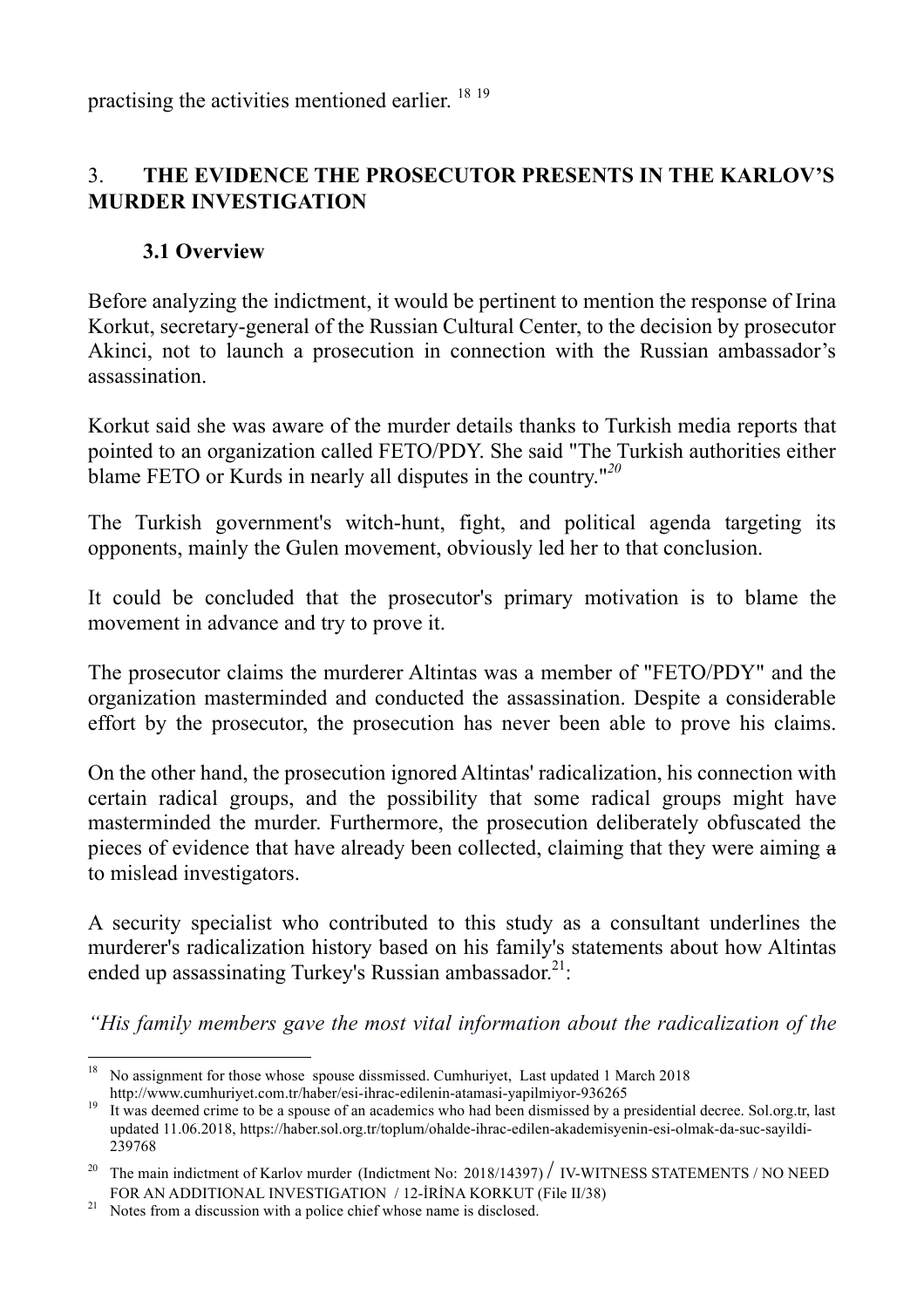*murder. He was a person drinking alcohol when he started to study at the Police Academy in 2012; in his second year at the academy, he was more into religion. He cut his connection with the Gulen movement after the corruption operations targeting the AKP seniors on December 17-25,2013. Afterward, his religiosity transformed into extremism. He started to join the religious gatherings of Nurettin Yildiz in Ankara and got in touch with his Sosyal Doku foundation. He had a lack of special religious education from his family. He became religious and contacted a foundation interpreting the religion with extremist ideas, and he became a radical. His family describes him as a naive and introvert personality who could be easily tempted. It is a small but remarkable detail that none of his schoolmates wrote anything about him in the annum. The books he read, the videos he watched, the gatherings he joined, the civil tragedies in Syria seem to have been factors that contributed to his radicalization. Indeed, his will to go to Syria to join a battle, according to a witness Murat Oduncu, is a typical action seen in the pro-jihadist groups. 22"*

The prosecution based its indictment on two main pieces of evidence. We will analyze these two, initially, and then we will mention the others.

# **3.2 The Pieces of "evidence" that the Prosecutor Never Presented**

The prosecution has applied the criteria mentioned in section 2.4 in relation to Bylock. Bank Asya, membership of an institution/syndicate affiliated with the Gulen movement, which is deemed a demonstration of being a group member.

The prosecutor found no evidence regarding these criteria, neither about Altintas nor his family members.

An anti-organized crime department of the Turkish police focusing on the crimes targeting the national security response to the prosecution indicates that the security units found no relation between Altintas and his immediate family with the Gulen movement. $^{23}$ 

The same report underlines that Altintas' name, surname, or national identity number did not appear in any documents obtained by the intelligence agency as text messages through the Bylock application.

The indictment also indicated that there were no hotel records showing that he had a connection with the suspects below in the file, some of whom were arrested.

"Şahin Söğüt, Ramazan Yücel, Ahmet Kılınçarslan, Murat Tokay, Temel Alsancak, Hamza Sevinç, Emrullah Uslu, Şerif Ali Tekalan, Vehbi Kürşad Akalın, Hüseyin

<sup>&</sup>lt;sup>22</sup> The elder sister of Mevlüt Mert Altıntaş: Police Academy changed him. Hürriyet Daily, Last updated 26.12.2016 /

<sup>09:06</sup> https://www.hurriyet.com.tr/gundem/suikatcinin-ablasi-anlatti-biz-bu-sekilde-yetistirmedik-40317229 a.g iddianame ''3-1.e) Statements about Mevlüt Mert Altıntaş, findings, reports, records''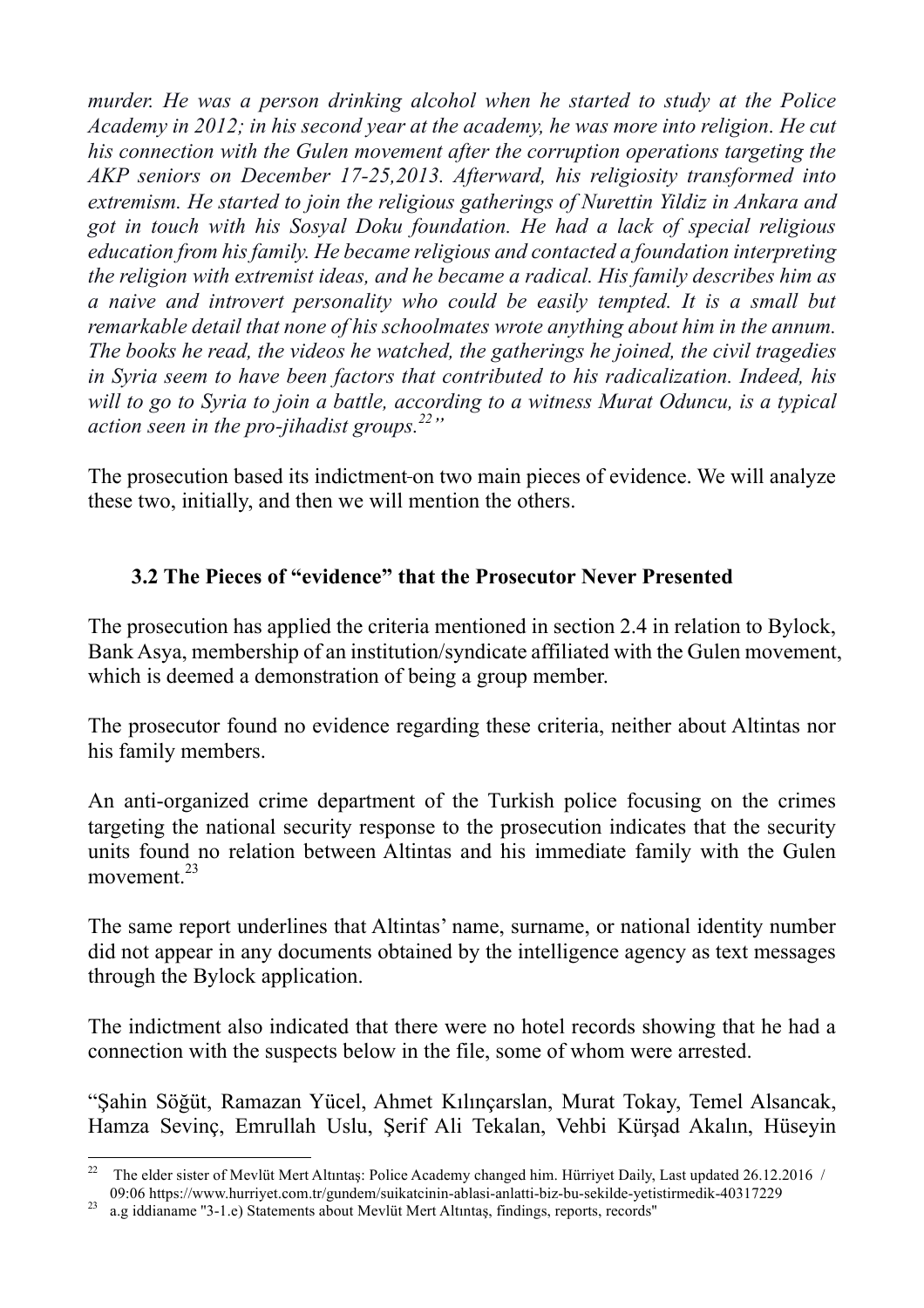Kötüce, Salih Yılmaz, Cengiz Özkan, Hayreddin Aydınbaş, Mustafa Timur Özkan, Cemal Karaata, Sercan Başar and Burak Yusmak."

The prosecution has not obtained any hard data showing that he was contacted by those whom the indictment alleges instigated Altintas to kill the ambassador.

Security units have conducted numerous operations in the last four years through the filings, statements of anonymous and identified witnesses, investigations took place in the Police, judiciary, and intelligence (MIT), including the ones based on "payphones" inquiries.24 They have targeted thousands of soldiers, police officers, and civilians, allegedly affiliated with the Gulen movement.

The prosecution has not been able to collect any evidence that Altintas has a connection with the Hizmet movement, even with the prosecutors' unlawful methods leading to people's mass detention.

## **3.3 MAIN PIECES OF EVIDENCE IN THE INDICTMENT**

The indictment about the assassination of Karlov is based on two separate pieces of "evidence" to claim a connection between the murderer Altintas and "FETO/PDY."

The first one is based on suspect/defendant statements that claim Altintas joined some movement's gatherings.

The second one is the information obtained from a micro SD card seized from an anonymous witness nicknamed "Garson," as stated in the investigation numbered 2017/68532 by Ankara chief prosecution.

We will detail below that these two pieces of "evidence" are insufficient to prove Altintas' being a member of the movement. On the contrary, these disprove the prosecutor's allegations.

#### **3.3.1 The claim that the murderer used to join the movement gatherings**

**Allegation:** The prosecutor claims in the indictment that the murderer joined some meetings of the movement before corruption investigations of December 17-25, 2013, which is before the AKP government declared its fight against the group. The indictment alleges that this is the most vital evidence showing that Altintas was a Gulen movement member.

Payphone investigations. Turkish judiciary accepted it as evidence to designate a public officer connected to a Gulenist if they have used public phones even if it was a few times, and no call contents are presented. Two police officers or soldiers' being called through a payphone one after the other was accepted as evidence. Some cases showed even one payphone call included as proof in the trials.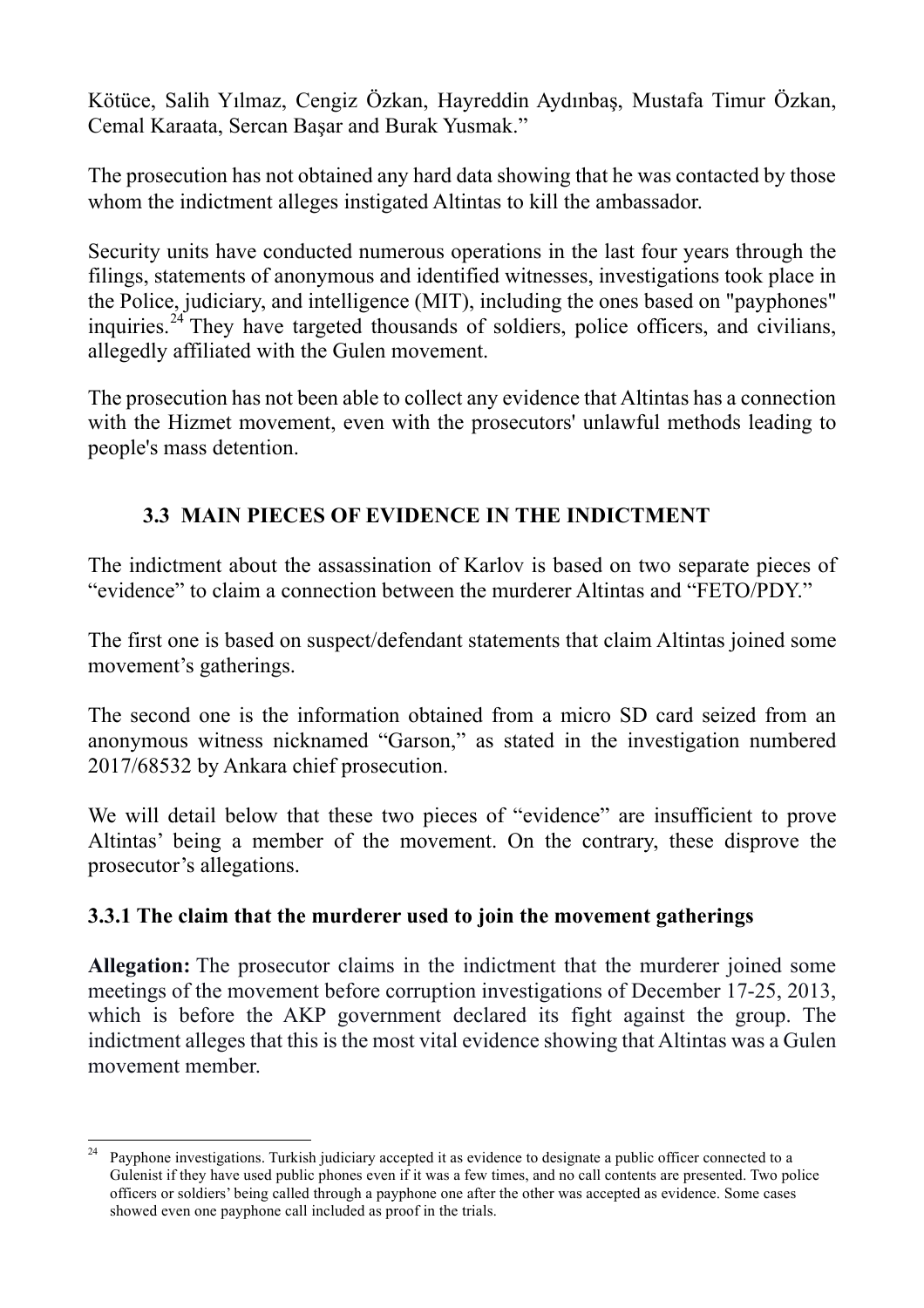**Conclusion:** The Turkish government has purged tens of thousands of police officers and chiefs before and after the July 15 coup attempt. Being one of the biggest purges in history, employees in the police – nearly 30,000 people – who even only had contact with the people from the movement as work colleagues have been purged without any questions being asked.

Paradoxically, Altintas was still on duty at the end of 2016 before the assassination, and the Turkish judiciary deemed him to be a member of the Gulen movement.

Before questioning if joining a social gathering of the movement proves someone is a member of the organization, we will briefly look at Turkey's recent incidents.

Until the corruption investigations dated December 17-25, 2013, the ruling party members joined the Gulen movement's events. Then-Prime Minister Tayyip Erdogan invited the U.S.-based leader of the movement Fethullah Gulen on June 14, 2012, to Turkey.<sup>25</sup>

Given the claims that the movement was influential in the police and political circles, joining a group gathering is insufficient evidence to prove that that person is a member of the organization. Besides, many people also joined those events intending to afford advantages.

Yuksel Korkmaz, one of the witnesses in the case, said his police officer son Alper Korkmaz downloaded the Bylock application to get a promotion in his job, before he was dismissed.

On the other hand, is a person's attendance of a group's gatherings sufficient evidence to prove that they are a "member of the organization?" An answer to this question is present in the decisions of the Supreme Court. Penal department no.16 of the Supreme Court ruled out in a similar case that joining the religious gatherings is not sufficient evidence to prove any membership.<sup>26</sup>

Another judicial body decision states that "Gathering at homes for religious conversations and teaching Quran can not be considered under the organizational structure. $127$ 

United Nations Human Rights Council Working Group on Arbitrary Detention underlined that "joining the religious gatherings of the movement in 2013 can not be used as a basis of allegations of terror activities.<sup>28</sup>

It's a remarkable note by the Council of Europe Commissioner for Human Rights in a

<sup>&</sup>lt;sup>25</sup> Tayyip Erdogan's speach during the 10th Turkish Olympiads https://www.dailymotion.com/video/xrjnt8<br><sup>26</sup> Penal department No.16. of the Supreme Court decision dated 26.10.2017 and number 2017/1809, 2017/5155<br><sup>27</sup> Pena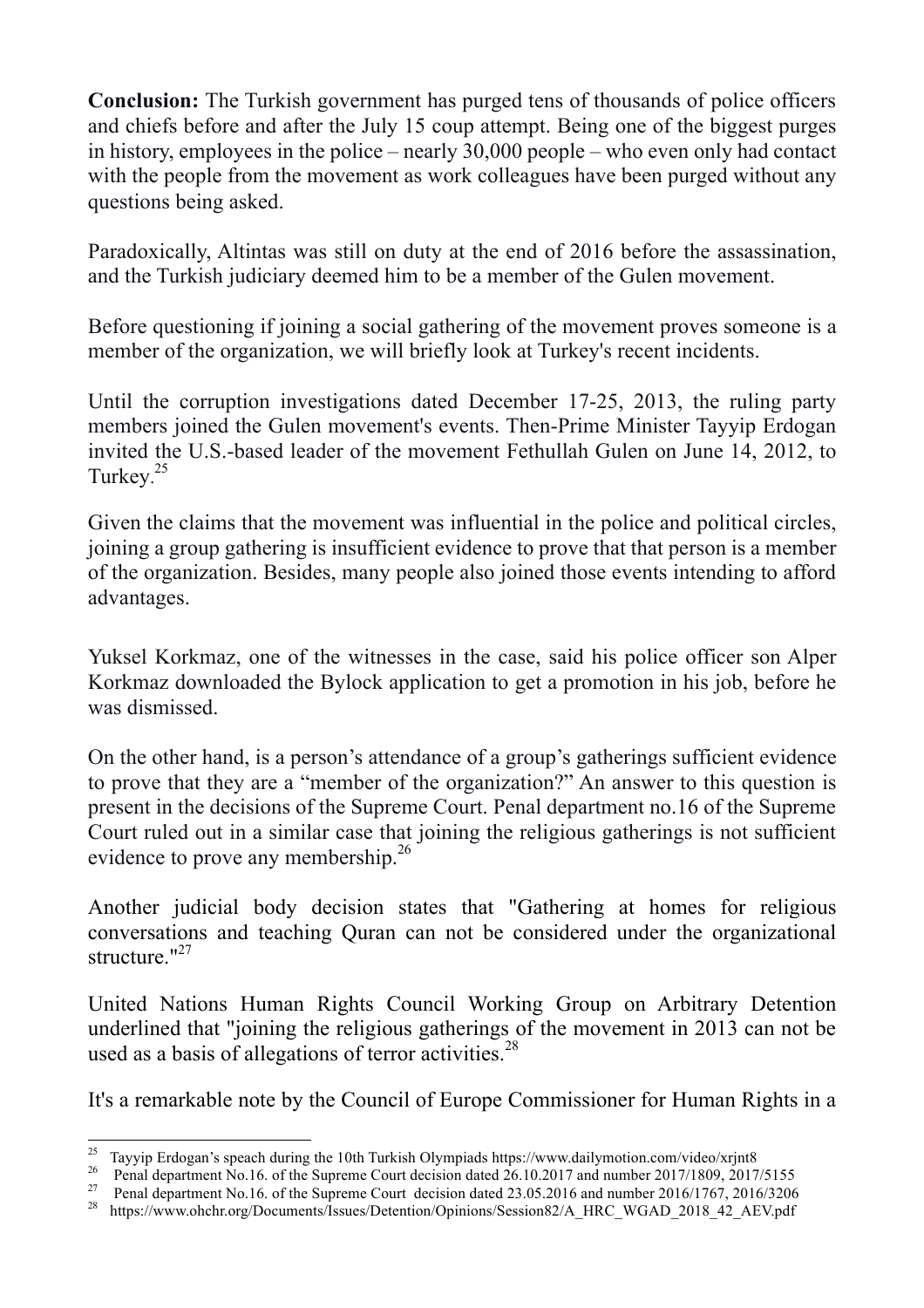memorandum that "It's quite exceptional for a Turkish citizen not to have been in contact with the Gulen movement or communicate with the members of the group."<sup>29</sup>

In conclusion, the prosecutor's claim that Altintas was a member of the movement based on only alleging that he joined the group's religious gatherings is legally groundless and baseless.

### **3.3.2 The filing list given to the police by an anonymous witness in Micro SD card which includes the name of the assassin**

**Claim:** The second "evidence" put forward by the prosecutor claiming the murderer Altintas was a member of "FETO/PDY" is the secret information obtained from a micro SD card. The card allegedly was given by an anonymous witness nicknamed "Garson," as stated in the investigation numbered 2017/68532 by Ankara chief prosecution.

The information in the SD card consists of encrypted words. These were decrypted by the security units and sent to the prosecution as a response.

**Conclusion:** It's controversial if this digital data is proper evidence on legal grounds. The indictment claims that digital data includes the profiling of all employees in the police, regardless of whether they are members of an organization.

A police officer's being mentioned in the digital data doesn't prove solely that that person is a member of the Gulen movement. The personnel who are not a member of the organization were also included in the list, which was created by profiling. This "evidence" was obtained contrary to the rule of law and put in the process by courts through controversial anonymous witnesses statements.<sup>30</sup>

The records about the murderer Altintas in the SD card are as follows: *"2015 BB ANKARA, 2015 MART ALAN SC, 2015 MART ALAN DIŞI SCC, ALAN SC, AD SCD, ZAAF OKUL, KURS TAKSİDİ -, OFİS HAYIR, ETÜT 2015 -, ZÜMRE BAŞKANI SAİD BEY, ÖĞRETMENİ AHMET, ASİL VEKİL ASİL, VEKİL AD RAMAZAN YÜCEL."*

The indictment mentions the Turkish police's anti-organized crime department's decryption, focusing on the crimes targeting national security.

It is impossible to confirm that the decryption of the encrypted notes in the file is authentic. Even if we assume that the digital data obtained according to the rule of law and the prosecutor's claim that the decryption is genuine, it doesn't prove that the murderer Altintas was a member of the Gulen movement.

<sup>&</sup>lt;sup>29</sup> CommDH(2016)35, 7 October 2016, page 4. https://rm.coe.int/16806db6f1<br><sup>30</sup> A REPORT SHOWING THE FILING INFO ON THE SD CARD GIVEN BY AN ANONYMOUS WITNESS CALLED GARSON (K) WAS OBTAINED THROUGH THE PBS SYSTEM ON POL-NET, Lawyer Mesut Can Tarım, sayfa 7,10,11, https://hukukibilgiplatformu.com/wp-content/uploads/2019/04/2222.pdf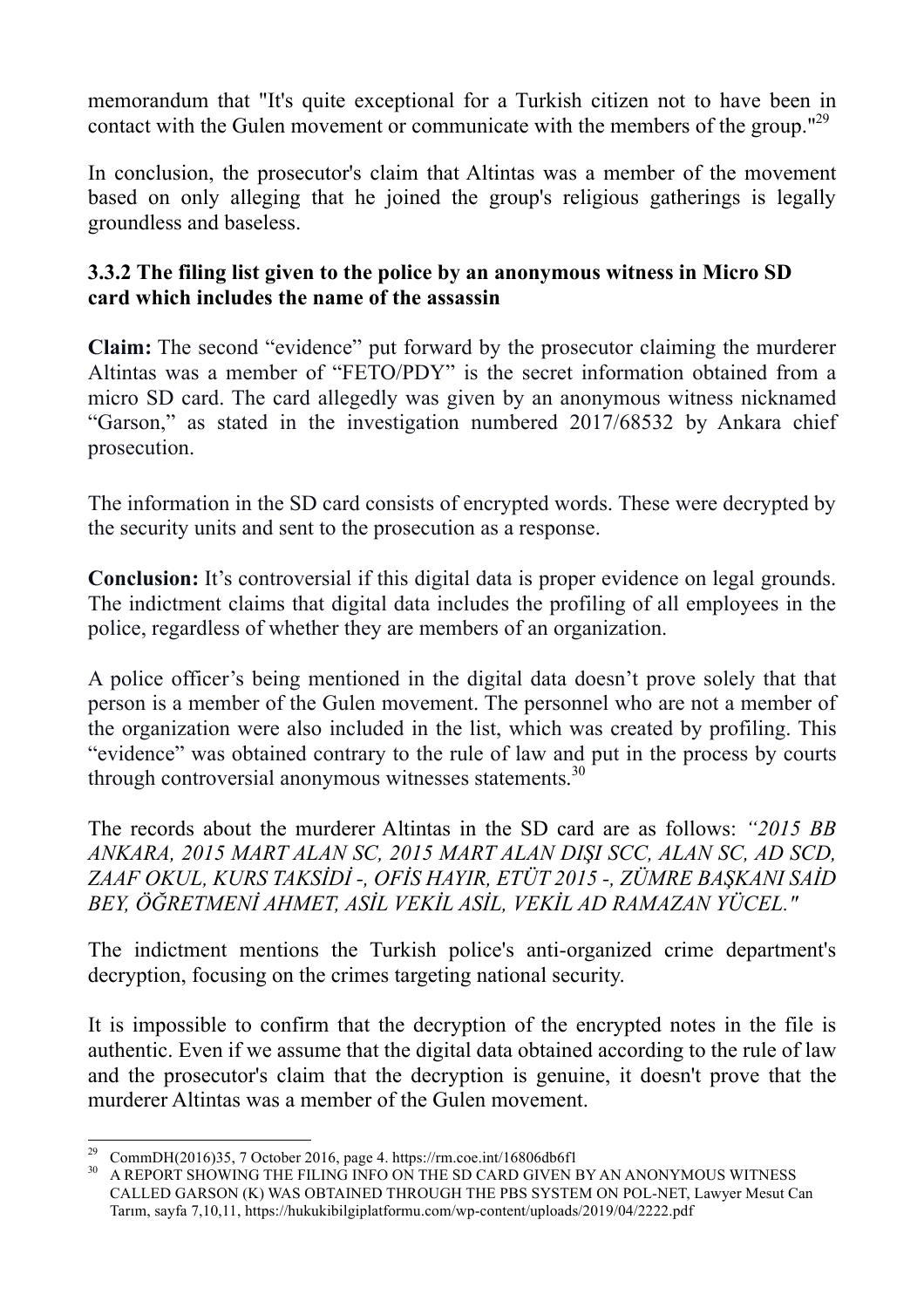On the contrary, the indictment mentions the police's report on the decryption as follows:<sup>31</sup>

*"Terrorist Mevlüt Mert Altıntaş was a member of FETO/PYD before December 17-25, he broke his ties with the group, and it seems difficult for him to be a part of the organization again."*

This statement from the indictment contradicts the prosecutors' claim, as Altintas did not involve in the movement, according to the report, more than being a sympathizer. As briefly mentioned before, it seems possible that he might have joined the events of the movement "unwillingly" or "for self-interest" based on the conditions of the country then.

Furthermore, the decryption report of the filing list states that Altintas did not financially aid the movement. He disconnected from the group and never lived in a place where the people close to the group stayed and did not join their gatherings.<sup>32</sup>

Altintas joined some religious gatherings of the movement when he was studying at the Police Academy; still, he cut off his "weak" connection with the group, which only includes joining a few gatherings. It was right after the corruption operations dated December 17-25, 2013, and he graduated from the school and came to Ankara as a police officer.

The digital "evidence" that the prosecutor uses as a base to claim Altintas was a member of "FETO/PDY" contradicts with his allegations and rebutts the claim.

#### **3.3.3 Prosecutor's allegation that the movement planted the murderer in a different religious group**

**Claim:** The prosecutor claims, based on the info aforementioned (Section 3.3.2), that the murderer disconnected from the Gulen movement after December 17-25 and joined religious gatherings of another religious group called Sosyal Doku Vakfi, with the direction of the group.

**Conclusion:** The prosecutor doesn't believe that Altintas left the Gulen movement after December 17-25, 2013. By considering the information in the SD card given by an anonymous witness, he claims Mevlut Altintas joined a new religious group per the movement's "practice of infiltration (renklendirme) to plant its members to other

**PAYMENT TO AN INSTITUTE:** If the person financially supported the movement.

 $\frac{31}{32}$  a.g indicment ''3-1.e) Statements, findings, reports, and records about Mevlüt Mert Altıntaş  $\frac{32}{32}$  The decyrpted notes and their meanings according to the profiling records. And the criteria applied for was a member of the movement as of 2015 which all were negative:

**OFFICE:** If the person stayed in accommodation facilities where peope close to the movement stayed **SURVEY 2015:** Joinin the gatherings of the movement.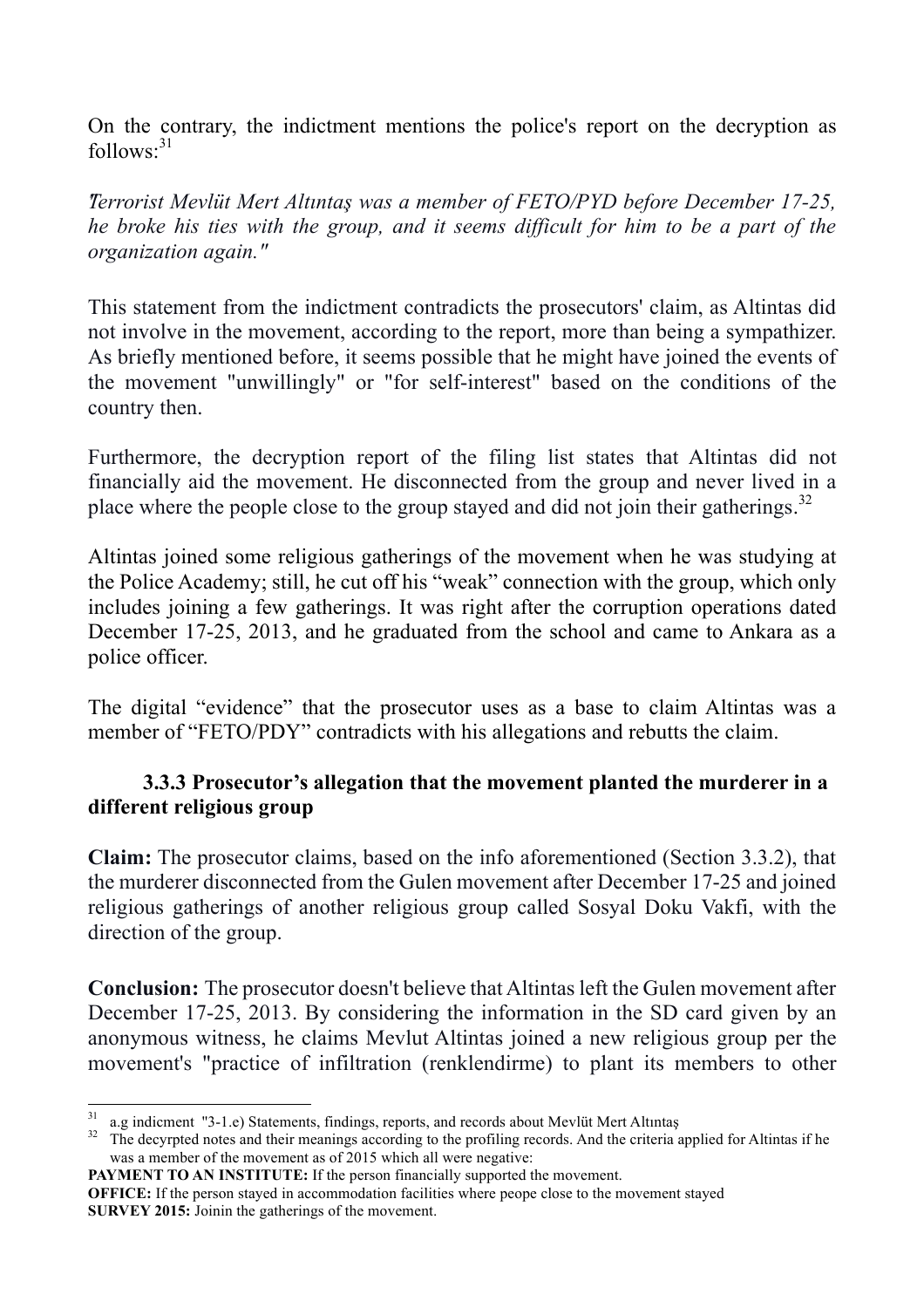political or religious groups.

He speculates about the murderer with controversial accusations towards the members of the movement, who have been systematically discriminated against, purged, and targeted by the authorities merely due to their group identity.

Murderer Altintas, on the other hand, had cut off his relationship with the movement according to the police report.

Altintas was vocal about his thoughts on the movement, according to the witness statements in the indictment, stating that he "joined some gatherings when he was studying at the Police Academy only before "he unmasked their real face" and cut all connections." 33

No data shows Mevlut Altintas with the Gulen movement after he graduated from the Police Academy on July 26, 2014, even after the authorities inspected his daily life, books, digital evidence, and personal computer and phone seized during a police investigation.

The Turkish authorities inspected Altintas' life in detail, including the whole "FETO/PDY" filing and intelligence reports, and attested their results in the indictment in depth. $34$ 

Since there is no evidence connecting Altintas with the Hizmet movement, the prosecutor claims "infiltration."

In contrast, there are numerous concrete pieces of evidence about the murderer's relationship with some radical groups.

Altintas' connection with the Sosyal Doku foundation led by Nurettin Yildiz, who is followed by many AKP senior and supporters, owning books by writers with extremist ideas, meeting them, donating several radical organizations, his opinions against democracy, and sharing his ideas with his friends about "being a police officer in a democracy is not acceptable," speaking out proudly that he wanted to go to the Syrian war and become a martyr, Googling on his personal computer about how to go to Syria summarized the steps of his radicalization.

The prosecution alleges that the aforementioned activities of the murderer are aimed at misleading and putting the blame of the assassination on al-Qaeda/Al Nusra terror groups; however, it does not produce evidence.

Contrarily, it is evident in the indictment that Altintas embarked on a new circle soon after becoming a police officer in Ankara and had new connections. The authorities

 $33$  Murat Oduncu's statement, 129- Murat Oduncu, a.g indictment, III-WITNESS STATEMENTS (FILE III/1-2) See. Section (3.2) Evidences that could not be found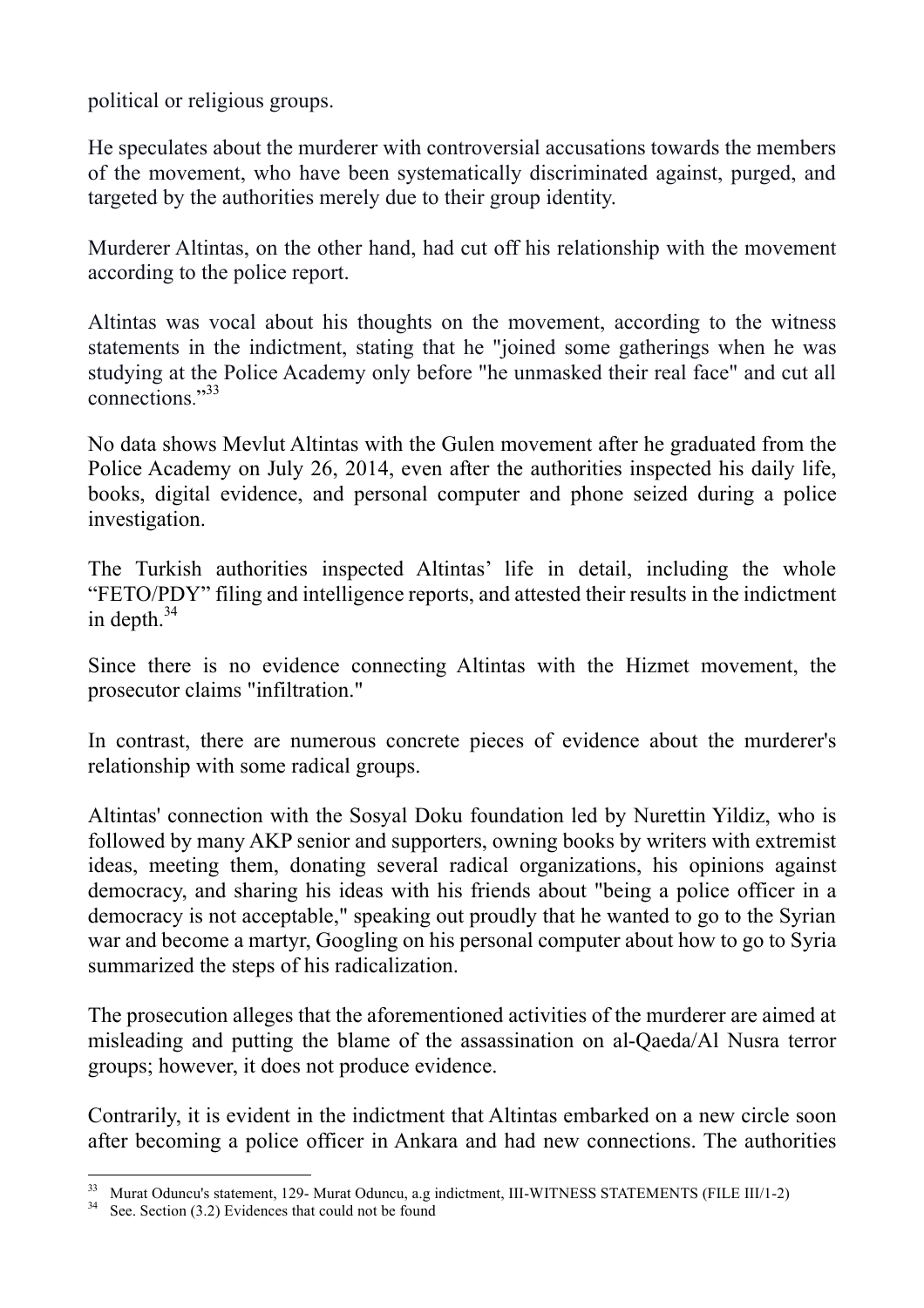have not been able to confirm any liaison of Altintas with the Gulen movement during his two years of stay in Ankara.<sup>35</sup>

The witness statements in the indictment states that:

Altintas was following the news of the Syrian civil war<sup>36</sup>, he planned to join a battle in Syria<sup>37</sup> hence considered resigning from his job<sup>38</sup>, he often said Russia has done atrocities in Syria<sup>39</sup>, he said "I will keep aiding my Syrian brothers and sisters as much as I can afford<sup>"40</sup>, he transferred promotion cash received to Syrians affected by the war 41.

He asked a religious imam "Is it ethical for me to be a police officer, I am not comfortable with it, I am studying theology at an open university?"  $42$ 

He shared numerous messages on a Whatsapp group about Syria, ISIS in an extremist tone $43$ 

He denounced working as a police officer in a democratic regime, until it becomes an Islamic state or caliphate.<sup>44</sup>

Witnesses in the indictment also said that Altintas denounced going to the polls for the election based on his opinions against a democratic regime. He was planning to leave his post and he financially aided people in war zones. $45$ 

He underlined that he was "willy-nilly" working as a police office due to his need for money and he was planning to join the battle in Syria.<sup>46</sup>

He mentioned to his friends that he had some problems with his family because they were not practising Islamic prayers.<sup>47</sup>

He encouraged his friends to react against the United States and to feel responsible about it, saying that the US inflicted cruelty in Islamic countries.<sup>48</sup>

Based on the witness acknowledgments in the indictment, the prosecutor's infiltration

<sup>&</sup>lt;sup>35</sup> See. Section 3.2 Evidences that could not be found<br><sup>36</sup> Ibrahim Bilal Oduncu's statement "III-WITNESS STATEMENTS (KLASÖR III/1-2) 80-IBRAHİM BİLAL

ODUNCU"<br>
17 Durmuş Kutlu's statement "III-WITNESS STATEMENTS (FILE III/1-2) 27-DURMUŞ KUTLU"<br>
18 İbrahim Vardar's statement "III-WITNESS STATEMENTS (FILE III/1-2) 82-İBRAHİM VARDAR"<br>
18 Kaan Çelik's statement "III-WITNESS

<sup>&</sup>lt;sup>47</sup> Mehmet Emin Akın's statement "III-WITNESS STATEMENTS (FILE III/1-2) 106-MEHMET EMİN AKİN" Fadime Kara's statement "III- WITNESS STATEMENTS (FILE III/1-2) 40-FADİME KARA"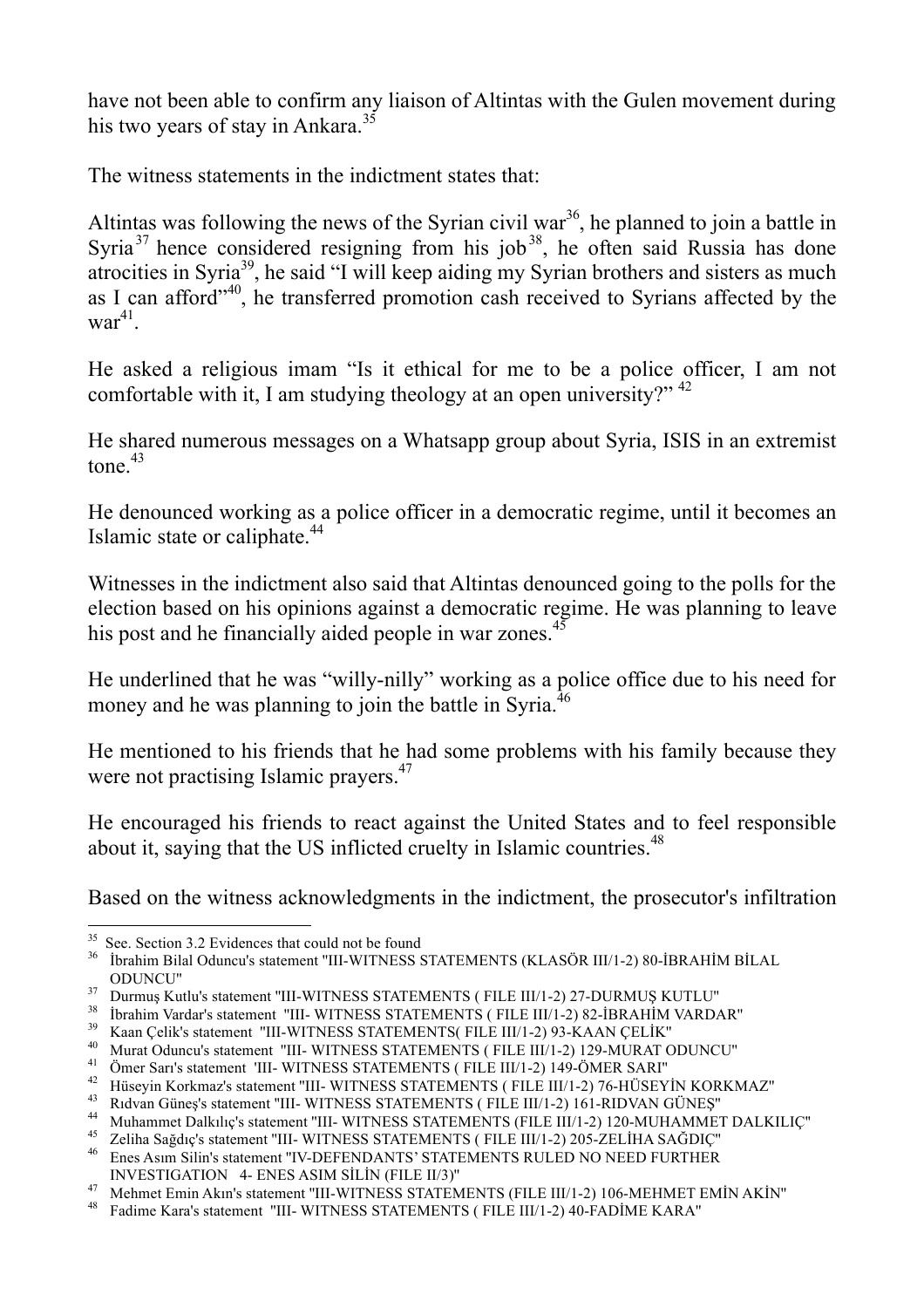claim about the murderer Altintas is baseless. The relationship of Altintas with the witnesses is mainly based on his professional association and the religious gatherings in the Sosyal Doku foundation.

Witnesses' expressions are from their daily conversations with him, and there is no single indication to conclude the prosecutor's infiltration claim.

It's evident in his daily conversations that he was radicalized and had an idea to resign as a police officer and join a battle [jihad] in Syria; he was eager to fight against Russia due to its role in the Syrian civil war.

The official inspection on Altintas' personal computer reveals that on October 16, 2015 he googled "How to go to Syria" and he downloaded a video on February 14, 2016, titled "El Kaide - sen ancak kendinden sorumlusun (Al Qaeda – You are only responsible for yourself)."<sup>49</sup> Different drafts on his e-mail  $\lceil \frac{\text{mrltns}}{\text{mrltns}} \rceil$  ated July 27, 2015 indicate that he was preparing to be a "martyr."50

Based on the above, Altintas was lining up for a "fight [jihad]" against Russia, the country that he saw responsible for the killings in Syria. He was ready to be killed and deemed "martyr."

When he killed the ambassador, not wearing a police uniform is synonymous with his feelings about being a police officer in a democratic regime and that he could not be a "martyr" in a police uniform. The prosecutor ignores this point and interprets in the indictment that he did not wear a uniform to "hide from the eyes."<sup>51</sup>

Altintas would have easily entered the building with his uniform as a police officer.

# **3.3.4 Claims about Serif Ali Tekalan, a prominent person in the Gulen movement, gave directions to Altintas after a serious of gatherings in the U.S. <sup>52</sup>**

**Claim:** The prosecutor claims that the "decision" to assassinate the Russian

<sup>&</sup>lt;sup>49</sup> The mentioned e-mail consists of the following sentences: "Inna lillah ve inna ileyhi raciun. Surely we belong to Allah and to Him shall we return. No escape. May Allah forgive all of us and let us meet in the heaven with the Prophet. I am a sponsor of orphans until November, 1.000 Turkish lira monthly, let it go on. Do not cry in my funeral in a way crying out against him. Condole my mother, she can't stand. Carry out my funeral according to Islam and carry my body by saying, "Allahuakbar," no marching band. Hope to meet you in eternity, the glory belongs to Allah. What belongs to me are only my sins. Pray for me a lot. I am scared a lot from the Judgement day,

and I am hopeful at the same time from his mercy."<br><sup>50</sup> The mentioned e-mail consists of the following sentences: "Inna lillah ve inna ileyhi raciun. Surely we belong to Allah and to Him shall we return. No escape. May Allah forgive all of us and let us meet in the heaven with the Prophet. I am a sponsor of orphans until November, 1.000 Turkish lira monthly, let it go on. Do not cry in my funeral in a way crying out against him. Condole my mother, she can't stand. Carry out my funeral according to Islam and carry my body by saying, "Allahuakbar," no marching band. Hope to meet you in eternity, the glory belongs to Allah. What belongs to me are only my sins. Pray for me a lot. I am scared aa lot from the Judgement

day, and I am hopeful at the same time from his mercy."<br>
<sup>51</sup> a.g. Indictment 3.5.f) "The murderer buys suit "<br>
<sup>52</sup> a.g Indictment 3.13 "The organization behind the assassination"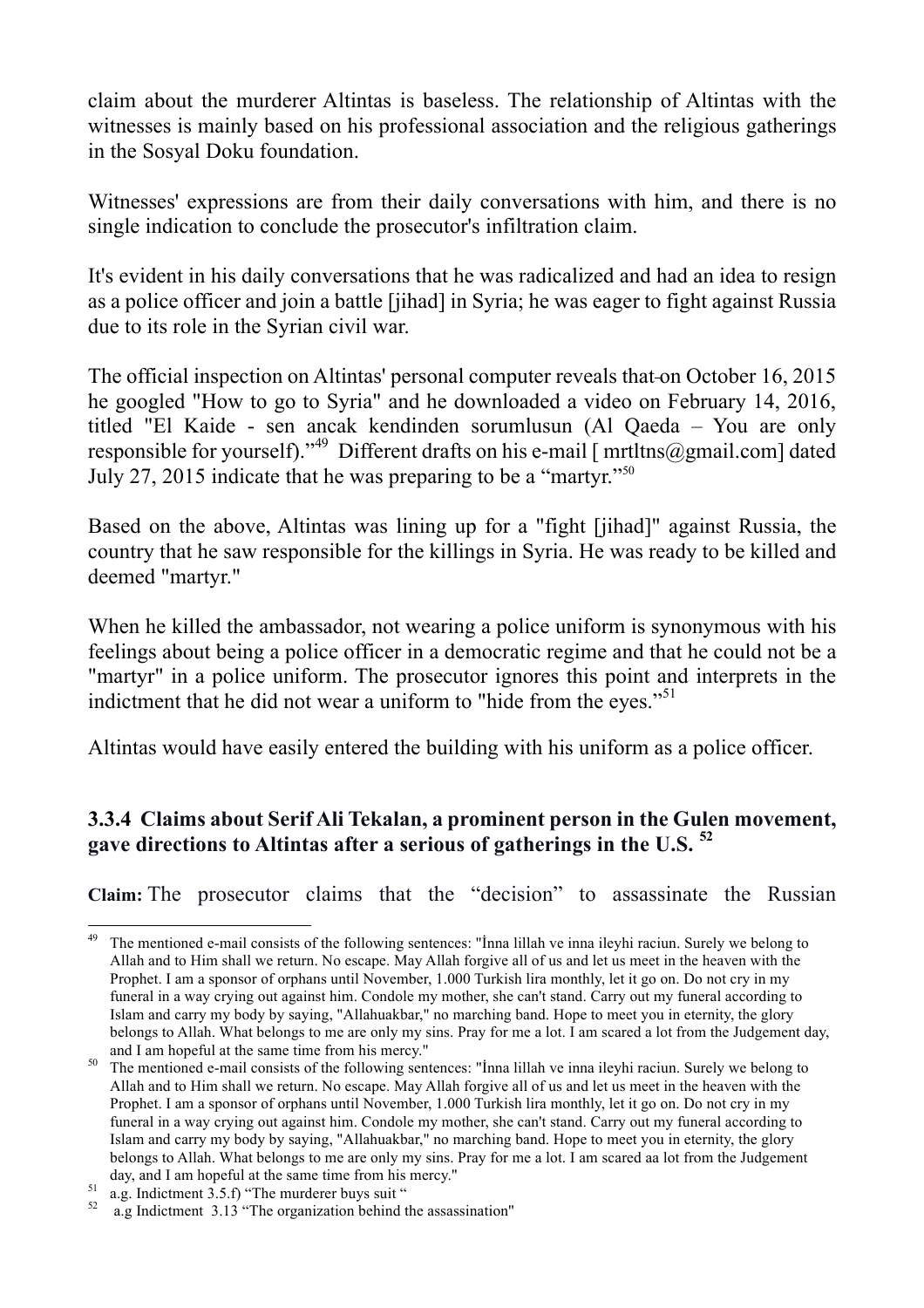Ambassador to Turkey Andrei Karlov was made in January 2016 in the United States during a series of gatherings by the Gulen movement.

**Conclusion:** The raison d'étre of penal procedure law is criminal suspicion. A state following the rule of law can only describe a doubt with proof. The strength of the proof leads to the strength of the suspicion. Predictions without evidence are not enough in the rule of law to start an investigation. Otherwise, arbitrary prosecution is inevitable.

The prosecutor supports its claim with only a text message through the Bylock app sent by Celalettin Yuvaci, investigated in Kayseri over being a member of the movement, on January 1, 2016. The text message says, "Subject: Notes, January 3 – We explained to H.E. [Fg] that hotel gatherings all around the U.S. have been productive. Then, Serif Ali Tekalan took the floor…"

The indictment doesn't include any previous or further messages. The prosecutor's only proof to blame the movement to decide to kill the Russian ambassador is merely based on this message. The indictment does not include essential details such as who joined those gatherings, when and in which hotels they took place, what the attendees talked about or agreed on.

The prosecution also never asked for any information from U.S. officials.

The prosecutor has no evidence to support his claim that an assassination decision was taken during those gatherings.

Turkish Criminal Law's 267th article requires an action of malicious prosecution about the prosecutor based on this groundless claim.

There is no single evidence to support the prosecutor's claim that defendants Mustafa Timur Özkan<sup>53</sup> and Hayrettin Aydınbas organized an art exhibition where the Russian ambassador was killed under the "command" of Prof. Dr. Şerif Ali Tekalan, a prominent figure in the movement.

The defendant Mustafa Timur Özkan is a member of the same social group called "Türkiye Gezginler Grubu [Turkey Travelers Group]" as Şerif Ali Tekalan, and they communicated each other through e-mail between 2008-2015 about the activities of the group.

The indictment includes emails between Ozkan and Tekalan between 2011-2012 about the invitations to trips, exhibitions, articles, and book publications, which are official social group activities.

<sup>&</sup>lt;sup>53</sup> The organizer of the art exhibiton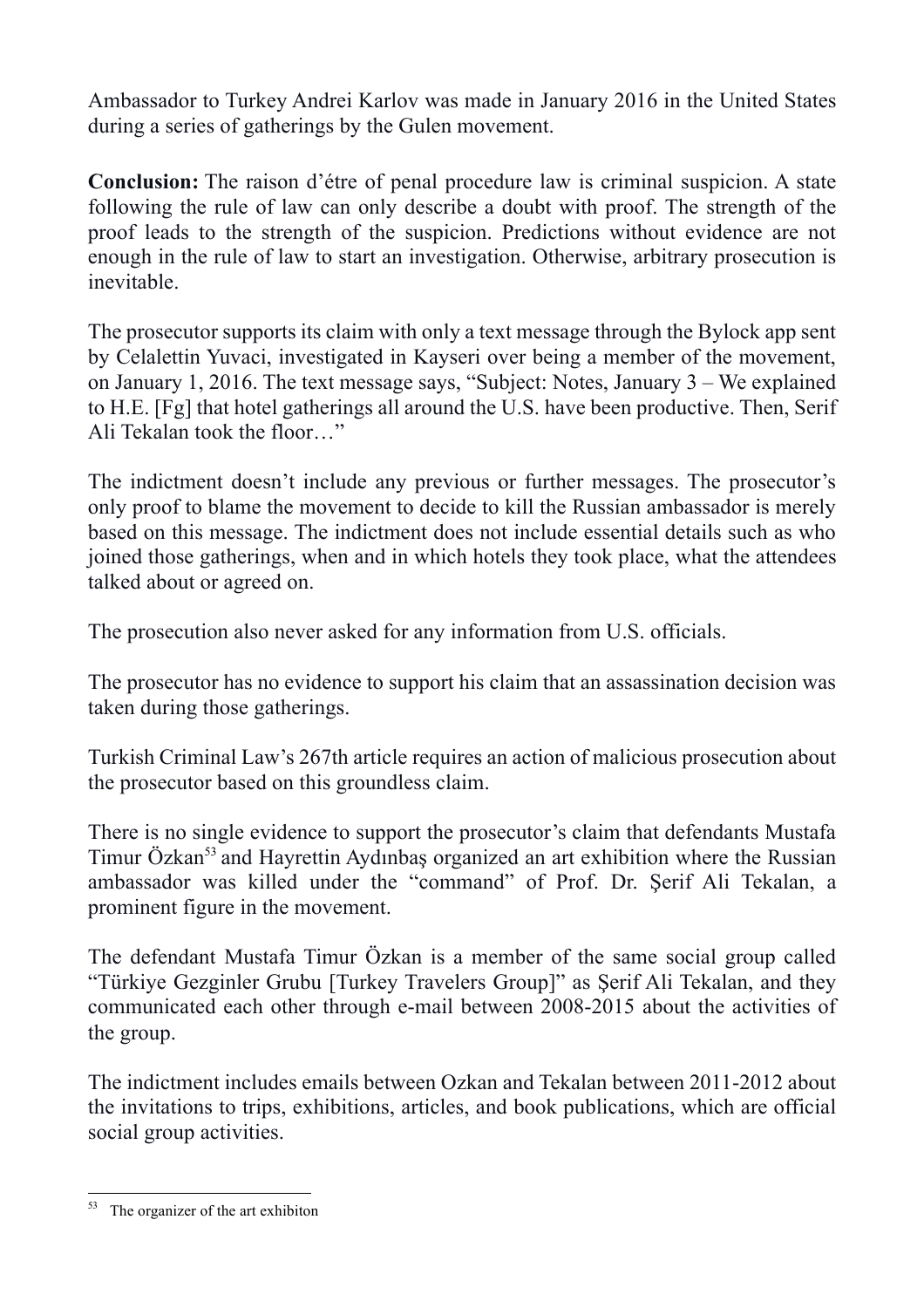Prof. Dr. Şerif Ali Tekalan he said during an interview published on Youtube that the Turkish media claimed his connection with Timur Ozkan was based on our money transfers.

*"These transfers were due to an article about a journey of myself that I published in Ozkan's book. I paid 100 TL through my bank account for the price of 10 books that I bought. This transaction was years ago, and we had already declared it in our e-mails. It's not a topic in the indictment, whereas I have no relation to the assassination of the Russian ambassador,"said Tekalan*. 54

The acquaintance between Mustafa Timur Özkan and Hayreddin Aydınbaş is also based on their travel activities and related magazine/book publications as stated in the indictment. Aydinbas says during his testimony that he had never met Tekalan in person.<sup>55</sup>

To sum up, the prosecutor associates Celalettin Yuvaci with Serif Tekalan based on a Bylock message that mentions his name on January 7, 2016. Based on Tekalan's acquaintance with Mustafa Timur Ozkan, he claims Tekalan instructed Ozkan and Aydinbas.

However, the prosecutor's claims are groundless, and he cannot prove any of his claims.

#### **3.3.5 The similarity between the assassination and a scenario released in 2014 on the movement affiliated Samanyolu TV <sup>56</sup>**

**Claim:** The prosecution shows an episode of a TV series released in 2014 on Samanyolu TV, a media outlet affiliated with the Gulen movement, as a proof to blame the group for the assassination of the Russian ambassador Andrei Karlov. It claims in the indictment that the 89th episode of "Nizama Adanmis Ruhlar [Souls dedicated to order (rule)]," a scene showing an assassination of an ambassador, is similar to the murder of Karlov, as an assassination plot.

**Conclusion:** It's counter-intuitive to associate an assassination that took place in 2016 with the 89th episode of a series publicized in 2014. Former directors of Samanyolu TV that we contacted for this study say they serialized ten months of a year, seven episodes of different series, roughly 280 episodes in a year. They claim the incrimination of a fiction series over a real murder is groundless.

The efforts of the prosecution to associate the movement with murder is evident, as mentioned earlier. On the contrary, the prosecution ignores the police search findings

 <sup>54</sup> Prof. Dr Şerif Ali Tekalan told Tr724: 15 Temmuz, KPSS soruları, Karlov Suikasti ve Şike davası, 3 Nisan 2020,

https://www.youtube.com/watch?v=vSnvjisrKkg<br>
<sup>55</sup> No proof against this statement in the indictment<br>
<sup>56</sup> a.g.indictment ''3.2) Plan of Attack ''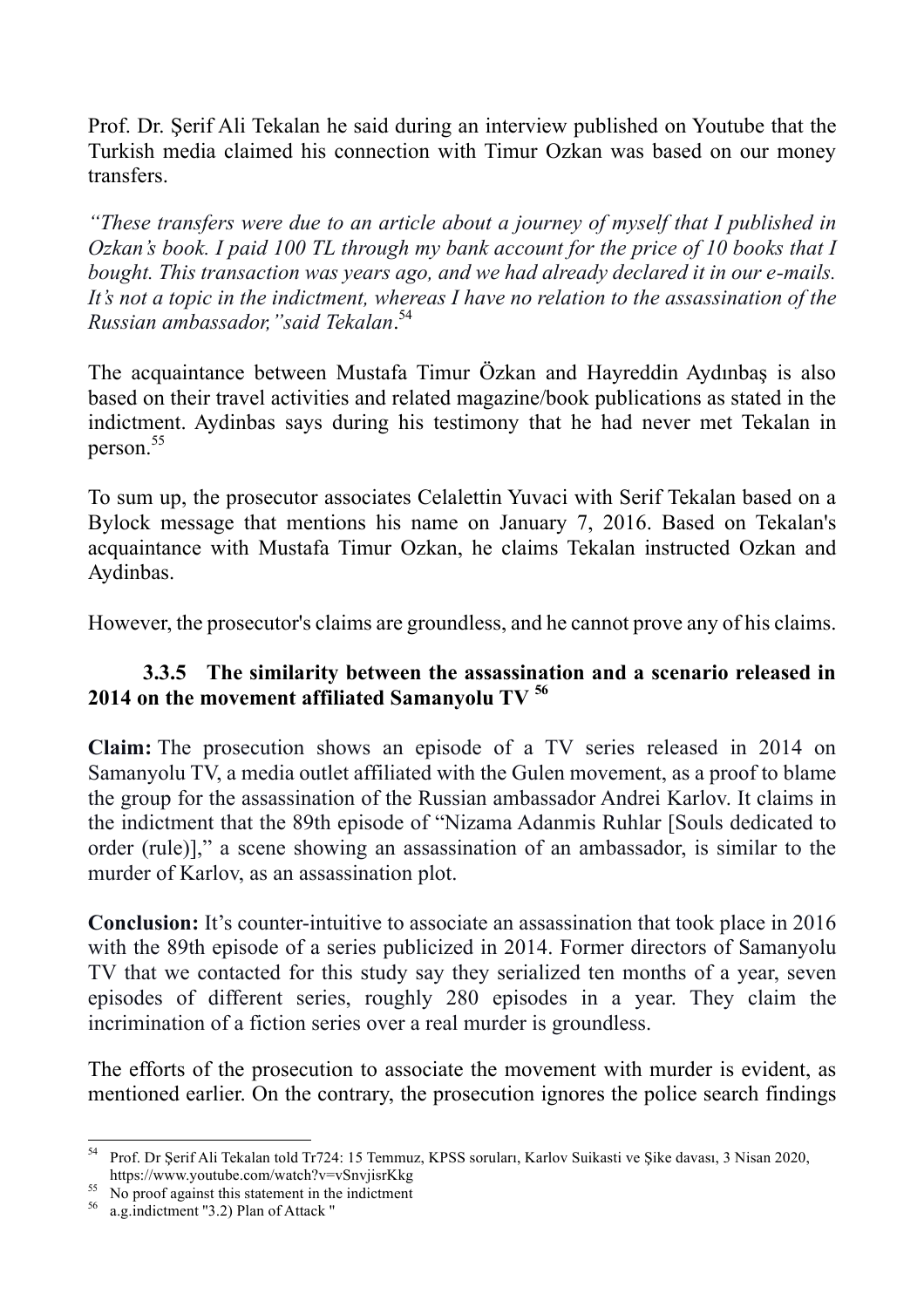in Altintas' house and his phone, several videos related to organizations such as Al-Qaeda and ISIS, September 11, and Charlie Hebdo terror attacks.

#### **3.3.6. The claim that "The assassin chanted radical slogans to mislead to the perpetrators"**

**Claim:** The assassin Mevlüt Altıntaş chanted slogans after killing the ambassador in Arabic and Turkish<sup>57</sup>

The indictment asserts that he learned those slogans by heart under the Gulen movement's instructions in a bid to blame terror groups such as Al Qaeda or ISIS.

**Conclusion:** The assassin chanted slogans in Arabic and Turkish about the Syrian civil war and Aleppo, which was under attack by Russian jets, right after he fired his gun nine times at the Russian ambassador.

Unlike the prosecution, a security expert that we consulted for this study explains the slogans he chanted as follows: 58

*"The only moment an attacker doesn't act is the moment they decisively go to kill and to be killed. According to psychiatrists, the anger, anxiety, and dense feelings peak during an attack. It can be easily observed in Altintas' case, too, from his hand gestures and mimics in the videos showing those moments. He seems to be decisive and focused on killing before the murder. Then he becomes angry and never considers escaping, chanting his last slogans showing his ideology, giving a clear message as saying: Don't forget Aleppo."*

As seen from the footage of the killing, the assassin seemed like a "suicide attacker," waiting for the security officers to intervene. He had twenty minutes to run away from the scene where there was no security guard nor any police officers. He waited to be shot by the police and "martyred" in a similar motivation to the radical groups and their members.

 <sup>57</sup> a.g. Indictment page .51, ARMED ATTACK/ 1-INCIDENT

Slogans he chanted are as follows:

<sup>&</sup>quot;Allahuekber, Allahuekber, Mahmullezine mahlehu Muhammeden alel cihadi mahahi rızzaagat, Allahuekber, We are the ones who pledged loyalty to [the Prophet] Muhammad to fight jihad as long as we live. Don't forget Aleppo, don't forget Syria. You will not be able to feel safe for as long as our districts are not safe. Only death will remove me from here. Everyone who has taken part in this oppression will one by one pay for it, one by one. [by pointing to the body of the ambassador] call his guards; I will not leave here unless I die. We will not drop tonnes of bombs on your cities; we will only punish those responsible for the killings; we will not target civilians and women. Know this, you attacked our cities with tonnes of bombs, leave my brother, leave here, if you like your life, leave here, yes I know, I will not leave here until I die, I am not harming civilians, I am not harming civilians. Yes, yes, you know very well. No, call his security guards here. Evict the civilians, evict everyone; I will not harm. Stay away, if you get closer to me, you too, pull back, let civilians out, walk, don't take photos, don't take my photo, keep walking, leave here, no one shall stay mates, don't let innocents in, don't let innocents die."

<sup>&</sup>lt;sup>58</sup> Notes from our discussion with a police chief whose name is disclosed.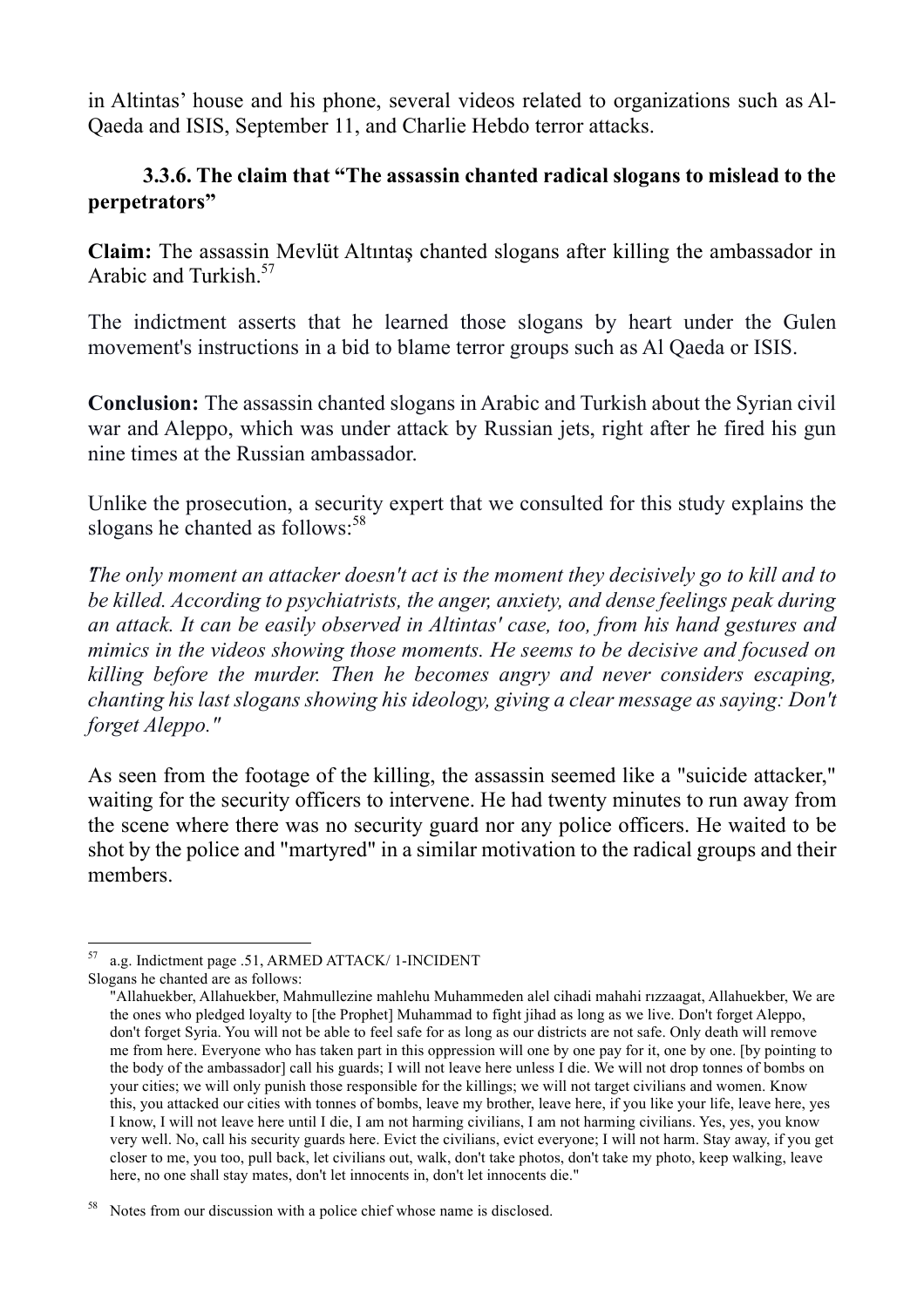#### **3.3.7 The claim that "Some Gulenists tapped into the social media accounts of the murderer Mevlüt Altıntaş'ın through a VPN and changed some info, deleted some others"**

**Claim:** The prosecution alleges some members of the Gulen movement tapped into the social media accounts of the assassin after the murder, deleted some information, and made alterations on his social media accounts.<sup>59</sup>

**Conclusion:** The prosecution detected that someone tapped into the social media accounts of the murderer Altintas after the assassination and tried to change their passwords.

Based on the electronic devices belonging to Altintas, the authorities cooperated with the police's cybercrime unit, Turkey's BTK communications authority, the VPN and server companies, Google, Microsoft, GSM companies, and some hotels.

The "evidence" of the prosecution presented to the court is 67 people used "suspicious" IP addressed both in Turkey and Northern Cyprus (KKTC). The address in Northern Cyprus belongs to a student dormitory with 330 students staying.

The prosecution admits that it couldn't find any suspect after investigating those addresses and radio base stations.

In the conclusion part of the indictment, acknowledges that it couldn't come up with a result  $.60$ 

*"The investigation over the member of the terrorist organization who connected to the social media accounts of Altintas through VPN is separated from the main file with the new investigation number of 2018/203309."*

Despite no findings nor any concrete evidence, the prosecutor wrote in the indictment he "has a strong belief" that a member of the Hizmet movement tried to make changes on Altintas' social media accounts.

Further investigation about this is absolutely essential to determine if someone tried to tap into the murderer's social media accounts and tried to make changes.

 $^{59}$  a.g indictment, 3.9.a) Access to social media accounts of terorist Mevlüt Mert Altıntaş page 226 a.g indictment page 607, NOT2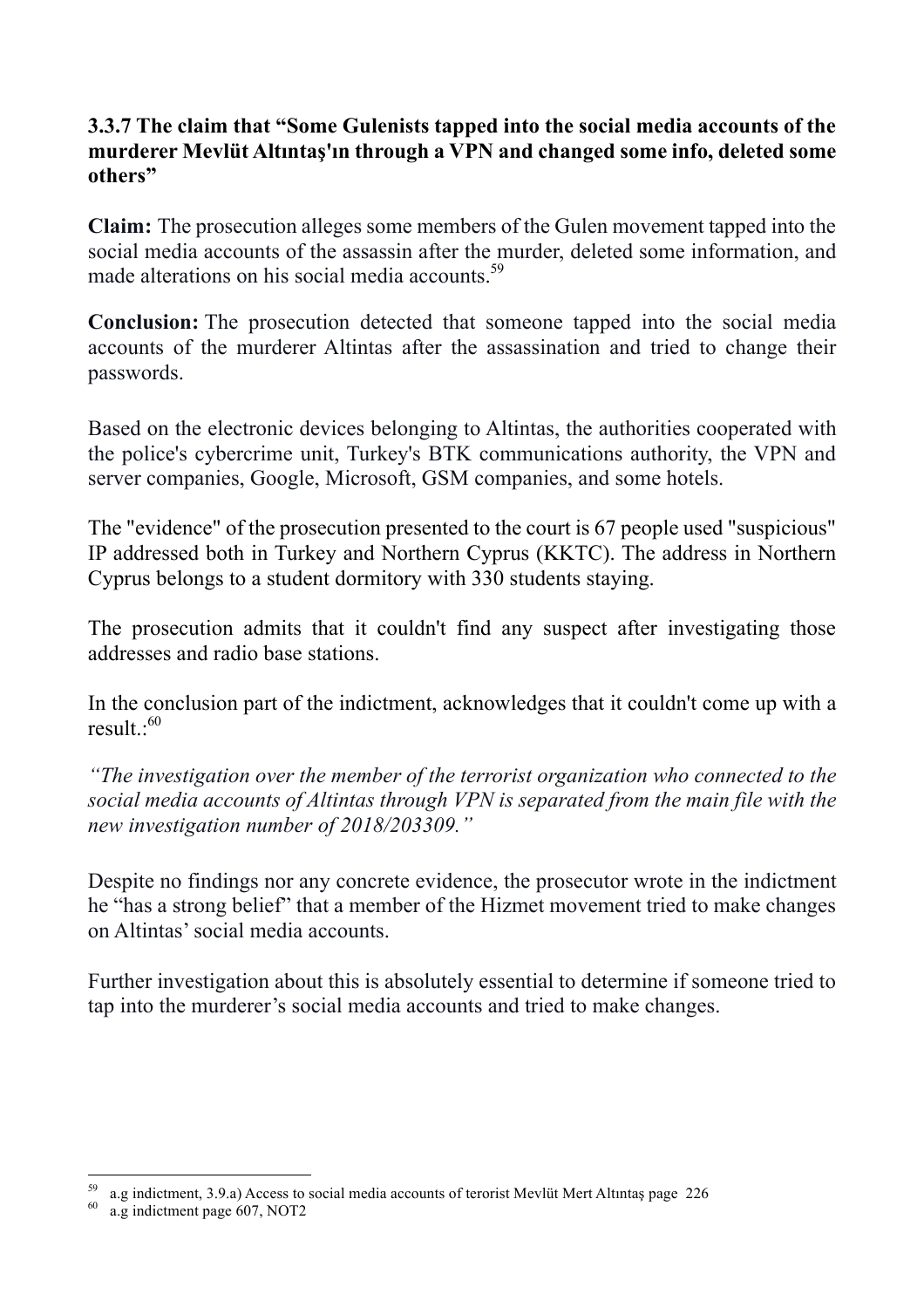# **3.3.8 The 103rd verse from the Quranic Ali Imran found on Altintas' e-mail**

**Claim:** The prosecution deems a verse from Quran found on Altintas' e-mail through an expert examining as an instruction to the assassination.

**Conclusion:** The indictment states that Altintas saved the 103rd verse of Surah Ali Imran as a draft text of an e-mail that he was co-using with his flatmate Serkan Özkan, the day before the murder.

The English translation of the verse as follows:

"And hold firmly to the rope of Allah all together and do not become divided. And remember the favor of Allah upon you – when you were enemies and He brought your hearts together and you became, by His favor, brothers. And you were on the edge of a pit of the Fire, and He saved you from it. Thus does Allah make clear to you His verses that you may be guided."

It is far-fetched how the prosecutor associates this Quranic verse with the Gulen movement in the indictment:

*"Based on our research about the 103rd verse of Surah Ali Imran, the same verse was included in a book of Necip Hablemitoglu, a Turkish historian and writer who was assassinated on December 18, 2012, with a footnote claiming that Fethullah Gulen interpreted this verse in favor of his movement, that's he is deceiving people with God."* 61

The prosecutor can not find any proof that Fethullah Gulen used this verse; however, he tries to create evidence from a footnote in a book of a writer which was published years ago.

The prosecutor aims to use even some unrelated footnotes against the movement. In contrast, he ignores concrete pieces of evidence showing Altintas' connections with the radical groups and his opinions about "Syria, jihad, martyrdom."

Even if referring to Quranic verses in texts, articles, and speeches is not an element of a crime, the prosecutor ignores that some radical groups also read and spread the same verses.

# **3.3.9 The claim that Assassin Altıntas had HTS record with some suspects<sup>62</sup>**

**Claim:** The prosecution claims there is an organized connection between Mevlut

 $61$  a.g indictment, Syf 59, 3-1.f) Search on the belongings of terrorist Mevlüt Mert Altıntaş and inspection on the digital data obtained  $\frac{62}{1}$  Historical Traffic Search: A record showing cell phone call details, including the caller, the time of call, the duration

and the location of the call, the radio basis signals.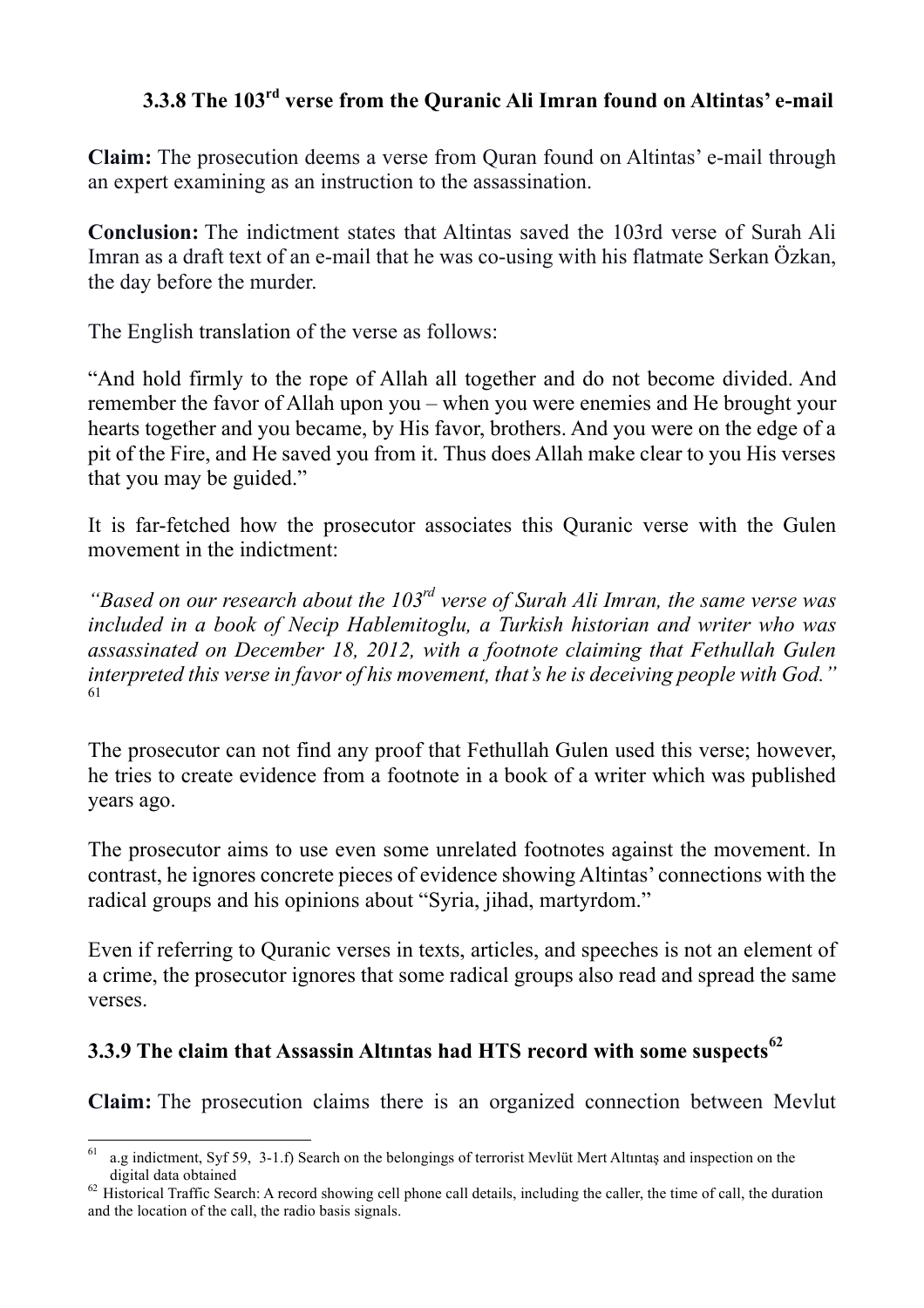Altintas and some other suspects and people not included in the court case merely based on a report of historical traffic search (HTS) showing that they used the same base station.

**Conclusion:** The prosecution examined the HTS records in an area of 30 minutes/500 meters away and evaluated its findings as an organized connection.

Altintas's phone's signals within a 500-meter distance in any half-hour of duration during 2,5 years of his stay in Ankara matching with some specific people don't prove that he was connected with those people.

These criteria could easily associate Altintas with at least half of Ankara's population, including politicians, bureaucrats, judges, public officers, and even the prosecutor himself.

If we assume that the murderer watched a football game in a stadium, all spectators sharing the same radio basis for 90 minutes could be suspects in the same court file.

Hence, it is impossible to consider being in the same spectrum of a radio basis in 1800seconds/30 minutes/500 meters as evidence of an organizational connection.

#### **THE INVESTIGATION THAT THE PROSECUTION CHOSE NOT TO DEEPEN**

The prosecutor Adem Akinci who conducted the primary investigation about the murder of Karlov and prepared the indictment, has left many blank points in the proceeding.

#### **1. Assassin's connection with the Sosyal Doku Foundation and his possible relationship with some radical groups**

The prosecution, who only focused on the assassin's possible connection with the Gulen movement and searched for proof to support its claim, ignored several relationships in his radicalization. It has not investigated the radicalization of Altintas and his new environment around the religious "Sosyal Doku Vakfi" group in Ankara after he became a police officer.

There are several shreds of evidence that Altintas contacted this group and some other radical groups during his stay in Ankara, despite the investigations showing he had no relation with the Gulen movement.

The witness statements, digital data found on his computer, his books, and personal notes, bank transaction details (donations to several groups and foundations) are some of the evidence. However, the prosecution has not investigated the foundation, and the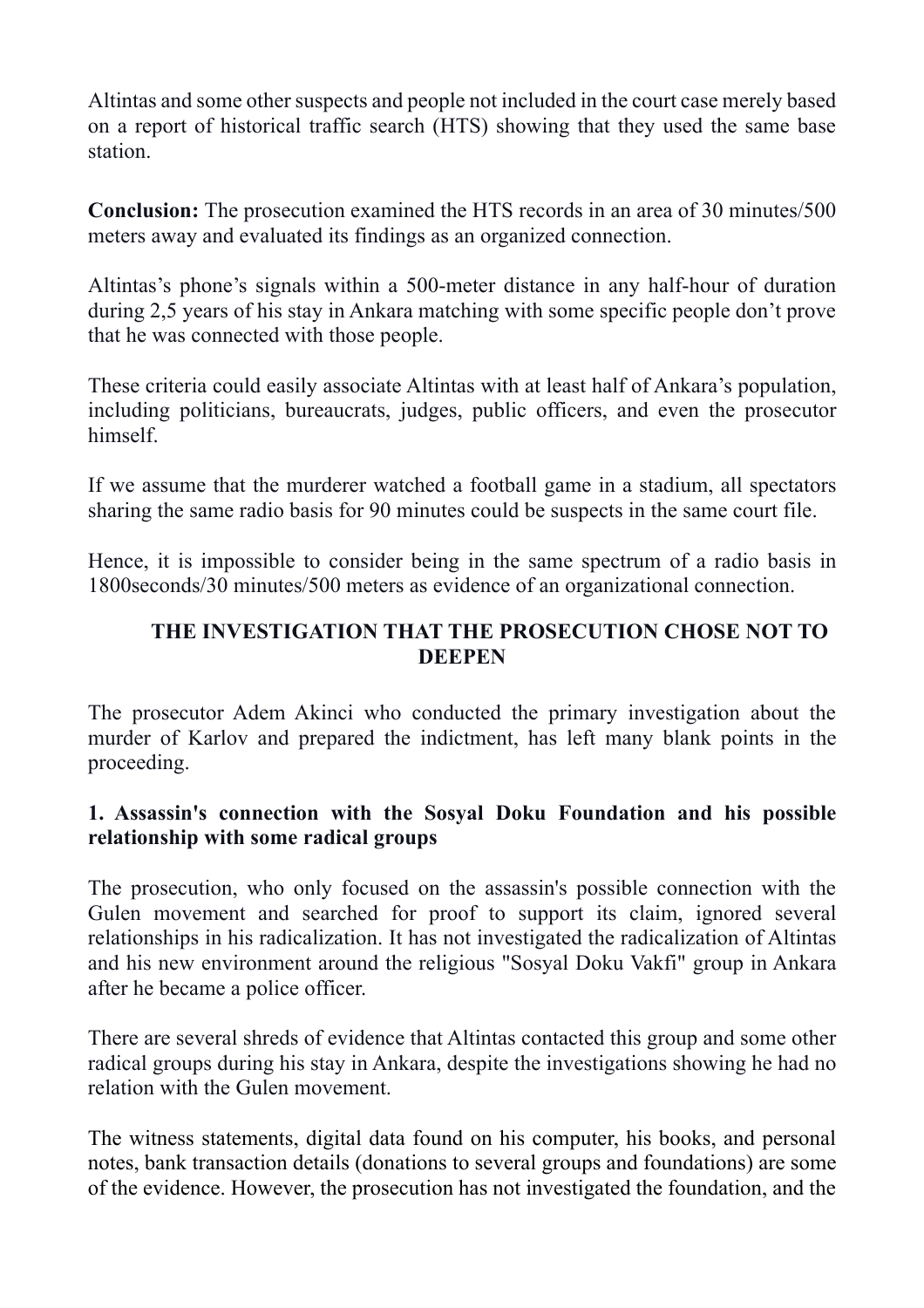circle Altintas was intensely in touch with.

Meanwhile, the local media reported that Nurettin Yildiz, the head of Sosyal Doku foundation who irked the public with his radical opinions, has been widely accepted by the circles close to the ruling AKP.<sup>63</sup> Some media reports also revealed that a member of the Supreme Court Selahattin Mentes assigned by the AKP has close relations with Nurettin Yildiz.<sup>64</sup>

The prosecution, which claims that the assassin Altintas had links to the Gulen movement, actually ignores the network he tried to become a part of was centred around the Sosyal Doku foundation.

Muhammet Dalkilic gave his testimony before the prosecution and said he received a phone call from Ibrahim Yilmazoglu, an acquaintance from the Sosyal Doku foundation, about Altintas in 2015:

"A brother of us, a police officer [Mevlut Altintas,] moved to Bitlis [eastern Turkish city] recently, he joins our gatherings regularly, could you please help him to have friends there?"

Dalkilic said he was given Altintas' phone number and met with him over a cup of tea.

This study does not aim to bring anyone under suspicion. However, the prosecutor insists on ignoring the findings and evidence apart from his in-depth research and effort to accuse the assassination movement.

The prosecutor must have investigated this kind of assassin's connections instead of claiming that Altintas had "a guide from the Hizmet movement."<sup>65</sup>

### **2. The phone call Marina Karlova receives from Moscow**

The court statement of the ambassador's wife has unfolded a piece of vital information. Marina Mihaylovna Karlova said during her statement to the prosecutor:

*"There were protests in front of the Russian embassy [in Ankara] on 14 or 15 December 2016. I received a phone from a woman that I didn't know. She introduced herself as an investigation officer from a Russian prosecution. She tried to get information from me about the incidents [in front of the Russian embassy] and tried to learn if my husband had a bodyguard with him. Although I did not inform anyone, there published* 

<sup>&</sup>lt;sup>63</sup> Nurettin Yıldız focused on the education of AKP youth! See, who invited him!, HalkWeb, Last update 30 March

<sup>2018,</sup> https://halkweb.com.tr/nurettin-yildiz-akp-gencligine-egitim-vermis-bakin-kim-cagirmis/<br><sup>64</sup> Is the newly assigned judge close to Nurettin Yildiz who said "A six-year old child can marry?" Yurt Daily, Last update 06 July 2019, https://www.yurtgazetesi.com.tr/gundem/aym-ye-alti-yasindaki-cocuk-evlenebilir-diyen-

h133806.html a.g. Indictment, A-Fethullahist Terror Organization structure / 6-) Hierarchical structure of the organization, page 30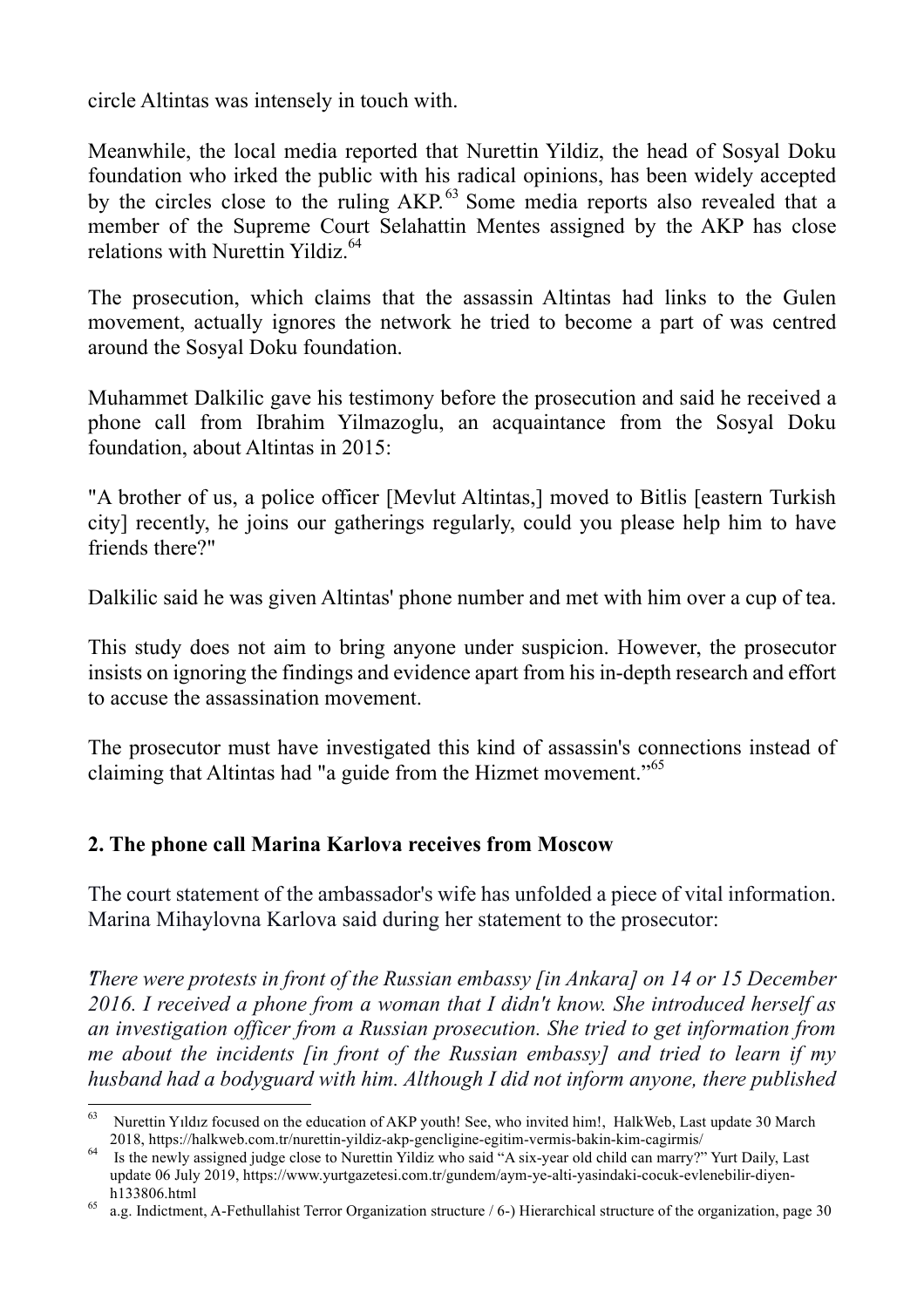*some news reports saying that I gave a statement. The country code of the number was 495 (Moscow), and I did not save the number."*

The Turkish prosecutor should have investigated this non-official call to the ambassador's wife, but not himself through an official line. He should have focused on who questioned if the ambassador's bodyguards were protecting him at that time.

### **3. The case of Abdülkadir Şen**

The prosecutor has not thoroughly investigated the relations of a witness, Abdulkadir Sen, who bore testimony to the prosecutor after the assassination.

According to an investigation report, David Cohen, US Department of the Treasury as Under Secretary for Terrorism and Financial Intelligence stated: Ibrahim Sen, who was kept under arrest in Guantanamo, and his brother Abdulkadir Sen, who was arrested in Turkey in 2018 over his connection with Al-Qaeda affiliated groups, donated 600.000 US dollars in September and December 2012 to Al-Shabab terror group based in Somalia.

Besides, anti-terror experts from the British and French embassies in Turkey asked for information from the Turkish authorities in 2014 about Ibrahim Sen and Abdulkadir Sen.

It was part of an investigation and inquiry about people joining a battle in Syria to include these two men in a UN list sanctioning Taliban and Al-Qaeda affiliates.

There is a witness statement revealing that Abdulkadir Sen, having a record of connection with the radical groups, met the murderer Mevlut Altintas on October 8, 2016, in Istanbul.

The prosecutor alleges that Altintas met the jihadist suspect in an effort to mislead the perpetrator of the murder.

Enes Asim Silin, a witness in the file, said during his first testimony before the police that he brought them together; however, he changed his statement afterward.

According to Silin's first statements, he exchanged direct messages with Altintas on Twitter, which started from being fellow townsmen and then discussions developed over Syria.

Altintas mentioned during those texting sessions that he was reading a book written by Abdulkadir Sen titled "The motivation of the Syrian revolution, The map of fighting groups, and the actors' strategy." Silin responded he knew in person the book's writer and organized a meeting in Istanbul; subsequently, Altintas went to Istanbul from Izmir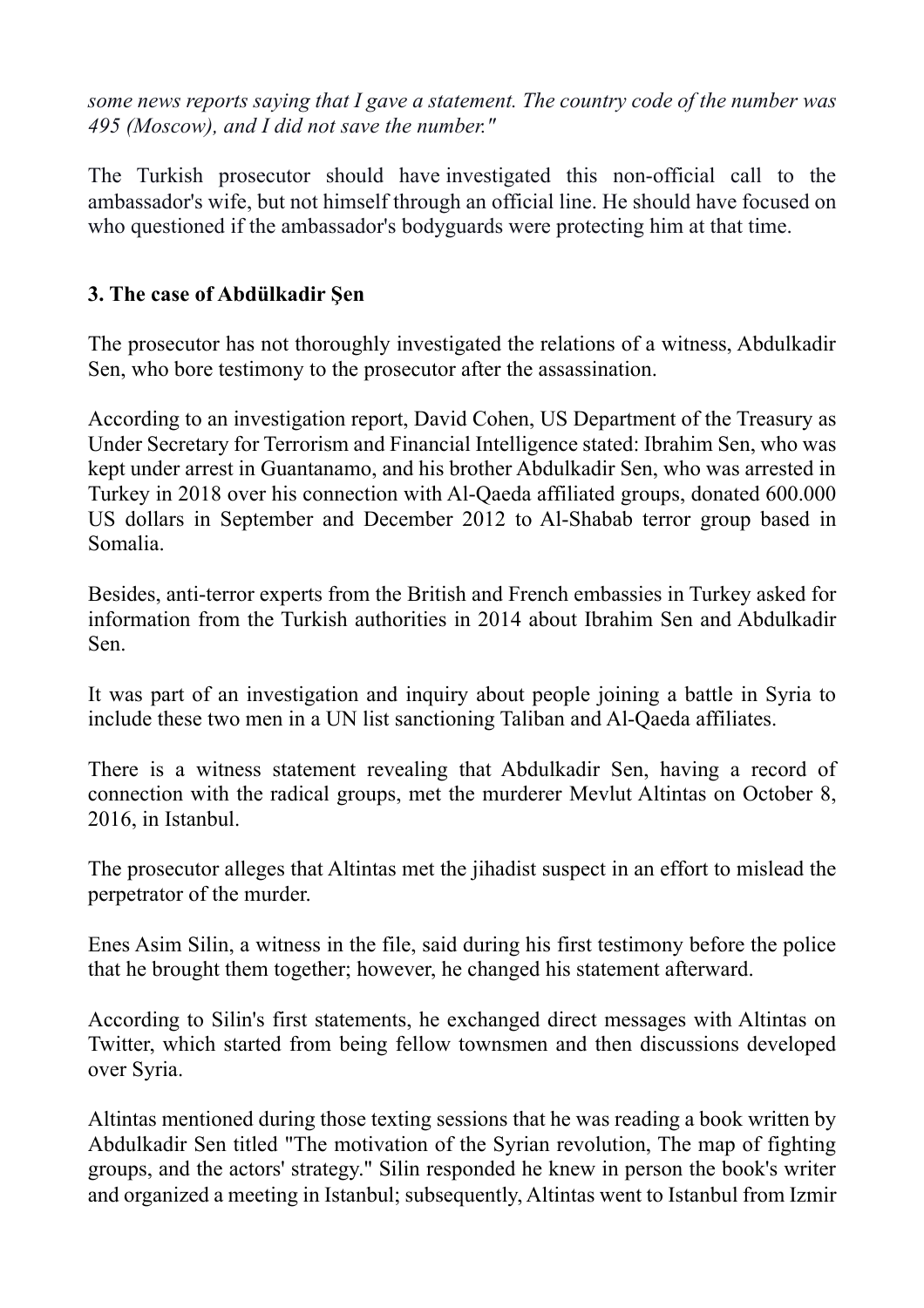for the meeting, according to the statement.

Based on the detailed story Silin shared with the security officers, the relationship between Altintas and Sen developed spontaneously.

The prosecutor has not presented any proof that Altintas met with Sen on the instructions of the Gulen movement. He only mentioned his assumption in the indictment.

Asim Silin withdrew his statement revealing that he put Altintas in touch with Sen, later citing his physiological problems.

It's significant that the prosecutor did not investigate such an important meeting and why Silin withdrew his statement after a while.

Declaring that he would proceed no further investigating Sen and Silin, the prosecutor did not investigate Altintas' efforts to join a the battle in Syria and ignored claims of Sen and Silin transferring money and send fighters to specific radical groups doing battle in Syria.

#### **4. Security Weakness**

It's a loss of prestige for the country considering the security weaknesses, which led to the assassination of an ambassador during an art exhibition in the capital Ankara, whose safety is guaranteed by Turkey.

Marina Karlova, the wife of Karlov, stated in her statement before the prosecutor said that her husband went to the exhibition without any bodyguard and weapon, that ambassadors have immunity and protecting him was the Turkish Republic's responsibility.<sup>66</sup>

Ms. Karlova also stated that there was only one unarmed security officer in the building. It's clear that there was a lack of security. The ambassador was left unprotected and open to attack; any security officers did not escort him despite the heated debate over the Syrian war and Russia's role in it.

The prosecution was expected to expand the investigation towards the Interior Ministry and security units to work out if it was a security breach or evil purpose. It did not do so.

The assassin chanted slogans behind the ambassador's body and waited to be attacked with these words: "Get his guardians in, get them in, I came here to die."

 <sup>66</sup> a.g Indictment – THE SECOND PART / I-COMPLAINANT STATEMENTS (FILE III/1) / 1-MARİNA MİHAYLOVNA KARLOVA (File VIII/2)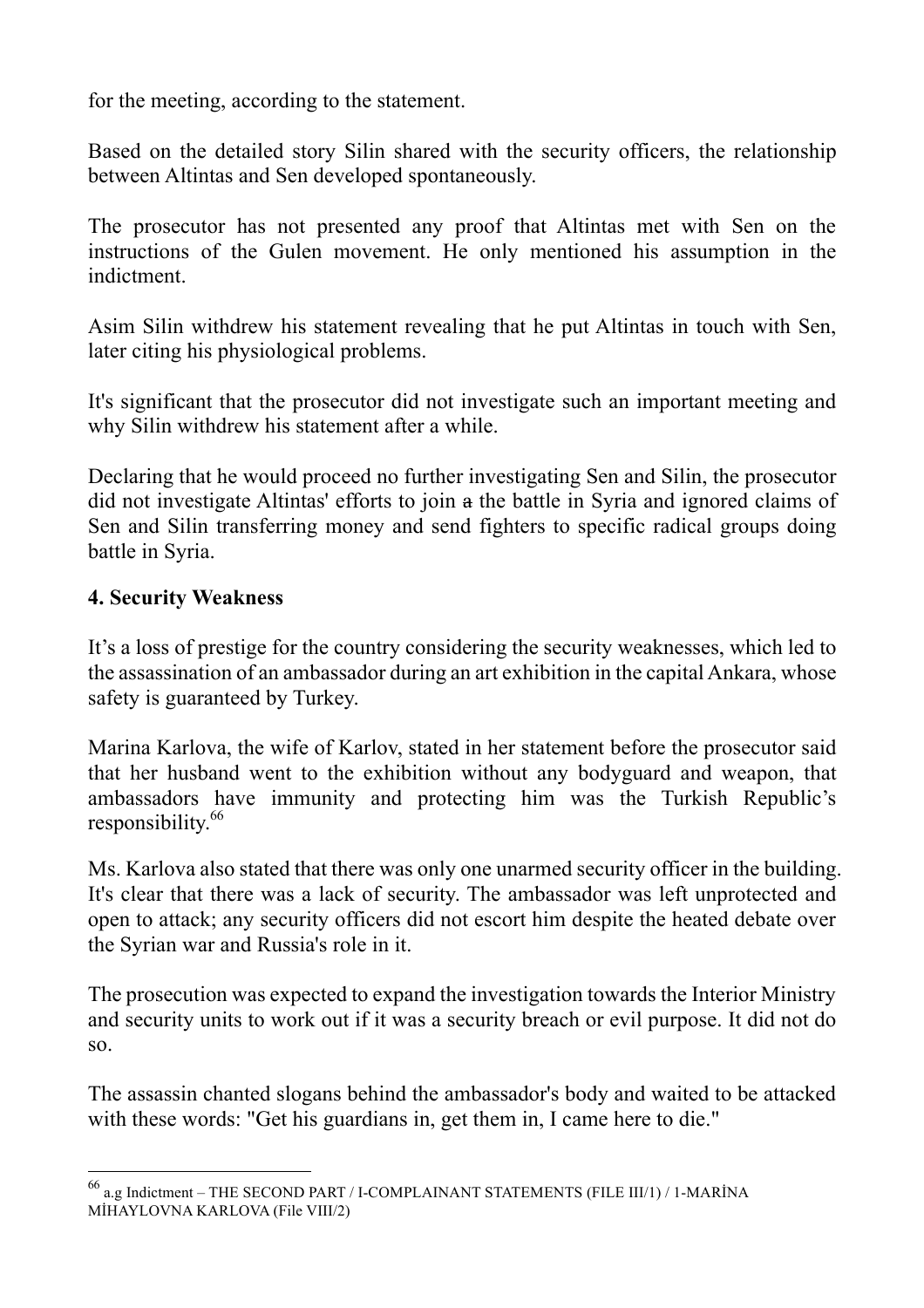As seen in suicide attacks, the murderer might have followed his motivation to clash with the Russian guardians and become a "martyr."

The chronology of the murder $67$  is as follows, according to the prosecution:

**18.31 –** The assassin Altintas enters the building of art exhibiton.

**18.45 –** The ambassador Karlov enters the building.

**19.05 -** Assassination takes place.

**19.25 –** Police arrive at the scene and urge the assassin to surrender. A fatal clash between police and Altintas takes place.

**19.42 –** Mevlut Altintas is captured dead as a result of the police operation.

There are twenty minutes of silence between the murder and the police intervention. It is very evident that the murderer did not attempt to escape and he waited to be killed.

The Turkish security authorities could neither protect the ambassador nor intervene immediately. They killed the assassin who should have been captured alive.

## **5. Why did the police killed the murderer?**

Altintas, who was fatally shot 13 times by police and silenced forever, could have explained the background to the assassination if he had been caught alive.

According to the statement in the indictment of a police officer who joined the raid, Altintas fell to the ground after he was shot; a police officer approached him and moved Altintas' gun away with his foot.

The police officers realized that he was alive and moving his body, subsequently shot him until they were assured that he was dead. Their the reasoning was that "he could be a suicide bomber."

It's an important claim to follow up that the police officers executed Altintas with six bullets to the head. According to the experts, there is no need to shoot someone in the head and execute them when there are no hostages.

Instead of blasting away this claim, the prosecutor made an extralegal comment in the indictment by saying that "Even if the murderer had been captured alive, he would not have given any information."

However, the prosecutor should have investigated such a sensitive assassination, which could profoundly affect the two countries' relationship. And he should have also focused on the execution of Altintas when there was no need.

 $67$  a.g Indictment 3.12) Chronology of the incident, page 247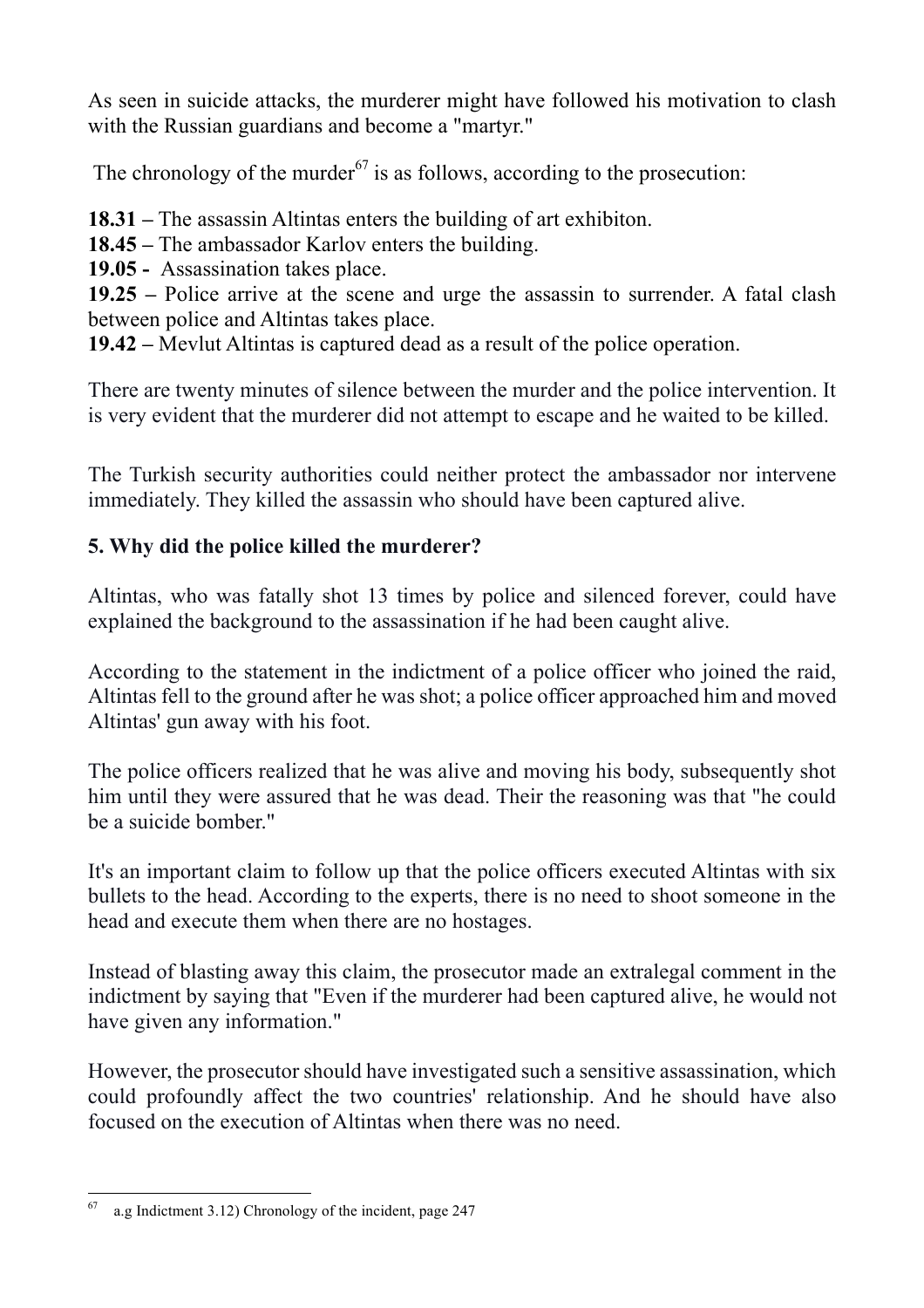#### **6. Why did the prosecutor not include the statement of Serkan Kurtulus who was arrested in Argentina?**

Serkan Kurtulus, allegedly led a criminal group in Izmir, was arrested on June 13, 2020, in Argentine by the Interpol.

According to an investigation ongoing in Turkey, Serkan was managing the group's armed wing and blackmailing businesspeople by threatening them that they were included in "FETO" investigations" and demanding money to "clear their names from "charges."

Ahmet Kurtulus, then-deputy head of the AKP's Izmir branch, was assassinated in his house when an investigation was ongoing over being co-partner of Serkan Kurtulus. The two had the same surname but were not related.

Fleeing Turkey later, Serkan Kurtulus disclosed his group's criminal activities in Turkey by speaking to Argentinian local media<sup>68</sup> after being arrested and-during an interview with Hollie McKay from the American FOX News.<sup>69</sup>

Speaking to a Turkish media outlet,<sup>70</sup> Kurtulus also said he had cooperated with people close to the Turkish government.

He said the government supported some radical religious groups and tried to blame the Gulen movement for the murder of his partner Ahmet Kurtulus.

He also claimed that he was asked to help assassinate Andrew Brunson, an American pastor whose arrest in Turkey triggered tension between Ankara and Washington.

"AKP officials were planning to make someone assassinate pastor Brunson just like Karlov," Serkan Kurtulus said.

"*They contacted me in 2015 and 2016. They wanted me to rent a house. These were [who wanted me to do so] Nukhet Hotar [a former deputy chairman of the AKP who also served as a lawmaker for the ruling party from the Aegean coastal city of*  $\overline{\text{Zmir}}$ *and Ahmet Kurtulus [then-deputy head of the AKP's Izmir branch]. A house was rented, and some books related to the Gulen movement were put in the house. They wanted a boy to stay there for a while. They probably wanted him to leave fingerprints to give* 

 <sup>68</sup> Infobae.com, 22.07.2020, by Federico Fahsbender

https://www.infobae.com/sociedad/policiales/2020/07/22/habladesde-la-carcel-el-mafioso-turco-detenido-enpuerto-madero-politicos-de-mi-pais-me-pidieron-asesinatos/<br><sup>69</sup> Jailed Turkish mob boss claims government officials dispatched him to kill American Pastor Andrew Brunson,

<sup>1.09.2010,</sup> by Hollie McKay https://www.foxnews.com/world/jailed-turkish-mob-boss-claims-government-officials-

dispatched-him-to-kill-american-pastor-andrew-brunson  $^{70}$   $\,$  "AKP GENERAL VICE PRESIDENT ORDERED ME TO ASSASSINATE PASTOR BRUNSON" TURKISH INTELLIGENCE KILLED THE RUSSIAN PILOTS!, 5.08.2020, https://www.youtube.com/watch?v=j3\_D9RGtjH4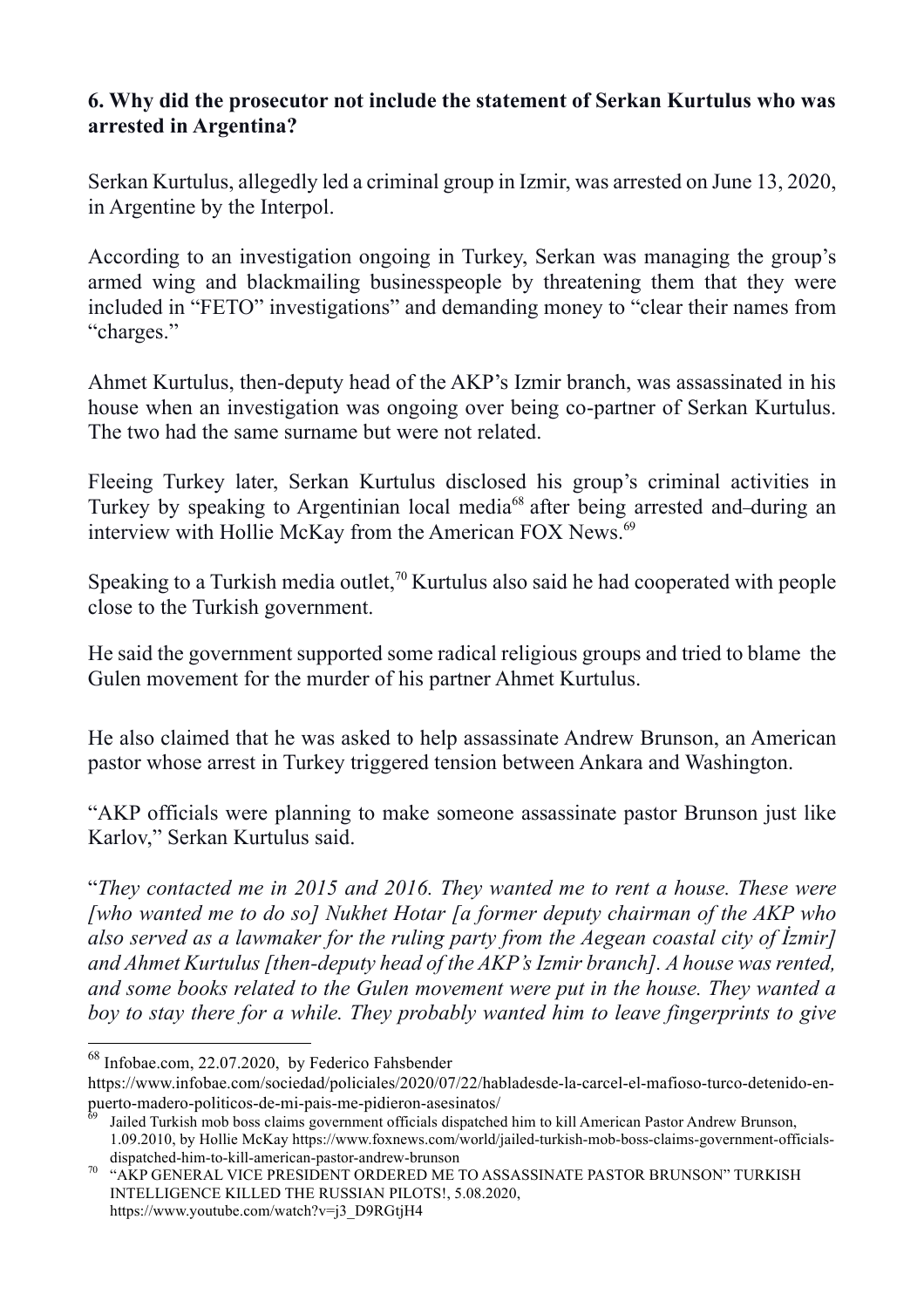*the impression that he was living there. Of course, I did not accept this; I kept them busy to no particular end. Killing an American is a serious crime. I couldn't say no, so I stalled. They would probably kill the person who was to commit the assassination, just like when the Russian ambassador was assassinated in Ankara. They would also present the house after killing the perpetrator and lay the blame on the movement. We met with Nukhet Hotar in Ahmet Kurtulus' office during these talks. Then I fled Turkey after an investigation started about me."*

Kurtulus also told FOX News that the plans to kill Brunson were in place before the July 15 coup attempt:

"*Even before the coup attempt, [officials] had started to talk about Brunson – that he was a spy and supporting terrorism. Then, after the [2016] failed coup, they wanted me to find someone to kill him and blame it on the Gulenists."*

Serkan Kurtulus is known for his important ties from the AKP circles, and he claims to be speaking out in a bid not to be assassinated.

He states that if Brunson was assassinated, the Turkish government would put the blame on the Gulen movement like hundreds of events, including the July 15 coup attempt and the murder of Karlov.

FOX News reported that the American Federal Bureau of Investigation (FBI) launched an investigation based on Kurtulus' statements. The prosecutor of the Karlov case should also have started an inquiry accepting his words as new evidence and expanded the ongoing proceedings.

### **4. RUSSIA'S APPROACH TO THE ASSASSINATION**

### **4.1 Overview**

Despite strategic cooperation in recent years, the Russian Federation has not investigated Karlov's killing in parallel with Turkey, targeting the Gulen movement. Moscow seems not to have accredited Turkey's thesis on the case.

A group of Russian intelligence visited Turkey right after the assassination to investigate the murder, but the result was not publicly announced.

According to Arif Asalioglu, a Russia-based expert on Turkish-Russian relations and the head of MIRNAS (International Scientific Development Cooperation Institute), Russian authorities don't blame the Gulen movement, unlike the Turkish government.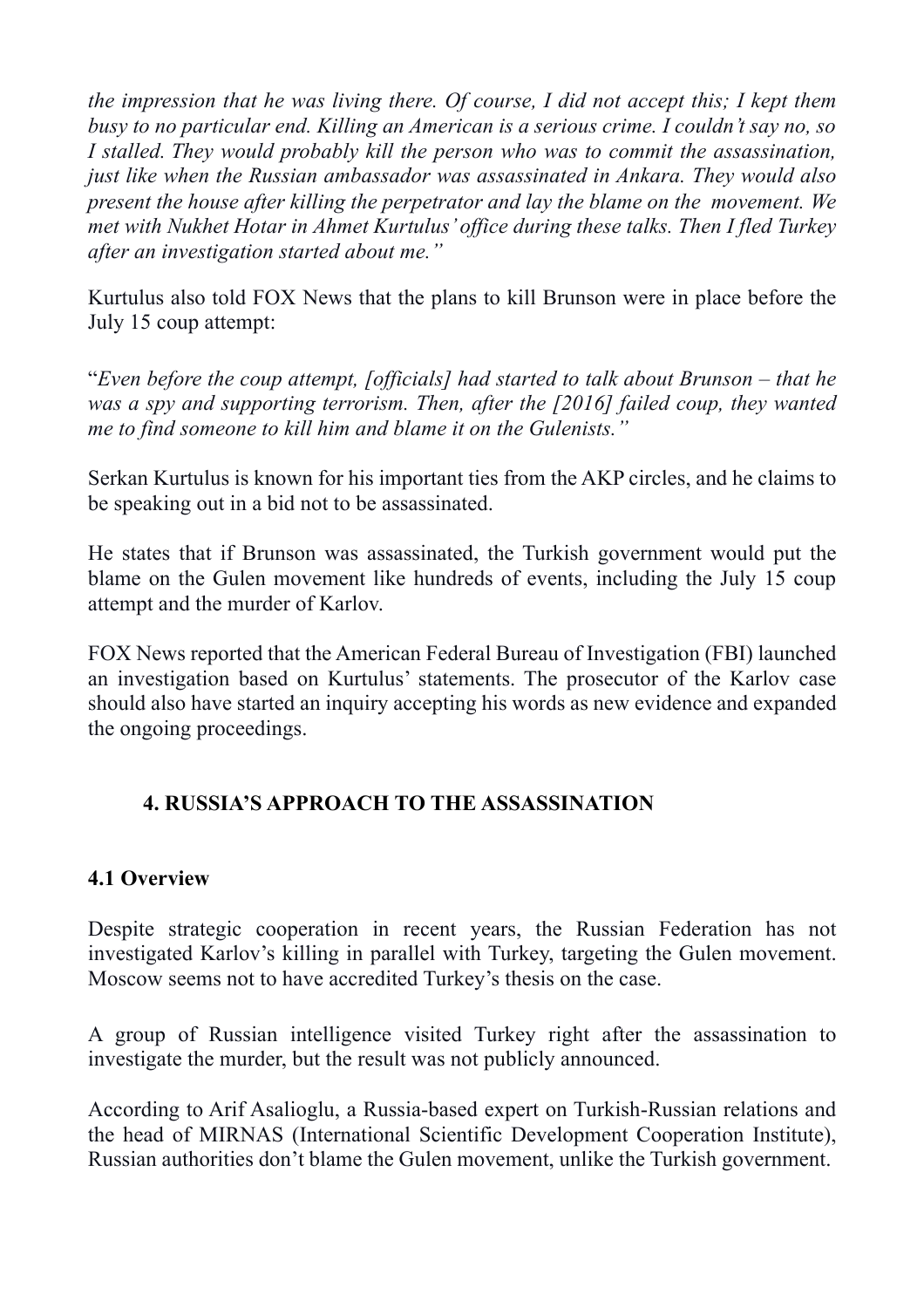"*Although Turkey claims the opposite, the Russian authorities and state-sponsored mainstream media did not blame the Gulen movement about the murder of Karlov. They questioned Ankara's official statements and explanations. The initial statements from some Russian politicians were targeting the Turkish authorities and international terrorism."*

A Turkish security official that we consulted comments as follows:

"*If the Russian authorities had found a single connection with the Gulen movement, their investigations would have been so different. A Russian committee inspected the murder in Turkey in detailed research. It is most likely that they noted down the assassin's connection with the Sosyal Doku foundation, his radicalization and will to join the battle in Syria, the important facts that the Turkish prosecutor chose to ignore." 71*

Franz Klintsevich, a member of the Federation Council's defense and security committee and Senator, told Russian news agency RIA Novosti that Karlow was a target of radical Islamists, ISIS or al Qaeda. We have questions for the Turkish authorities. This murder took place after several terror attacks. Turkey's related services should have taken security measures."<sup>72</sup>

"An awful incident that has no sample in the world history, a nightmare," Klintsevic told the Russian agency.<sup>73</sup>

Chairman of the Federation Council (upper house) Foreign Affairs Committee Konstantin Kosachev highlighted that Turkey must launch a detailed investigation into the murder of Karlov:

"If Turkey includes professional experts in the inquiry and investigates the murder comprehensively, we will believe what it says. It was a planned terror attack. The Turkish government must show its will to investigate the attack and its responsibility in not being able to protect the ambassador."<sup>74</sup>

Russian foreign minister Sergei Lavrov drew attention to the Syrian war, claiming that the murder perpetrators targeted the normalization of ties between Russia and Turkey.<sup>75</sup>

Prime Minister Dimitri Medvedev vowed to find the perpetrators following a precise investigation: "Russia will call those organizing the murder and those connected to them into account."<sup>76</sup>

<sup>&</sup>lt;sup>71</sup> Notes from the meeting with a Turkish police chief<br>
<sup>72</sup> https://ria.ru/20161219/1484024784.html<br>
<sup>73</sup> https://ria.ru/20161219/1484024784.html<br>
<sup>74</sup> https://r.sputniknews.com/rusya/201612201026387362-kosacev-karlov-c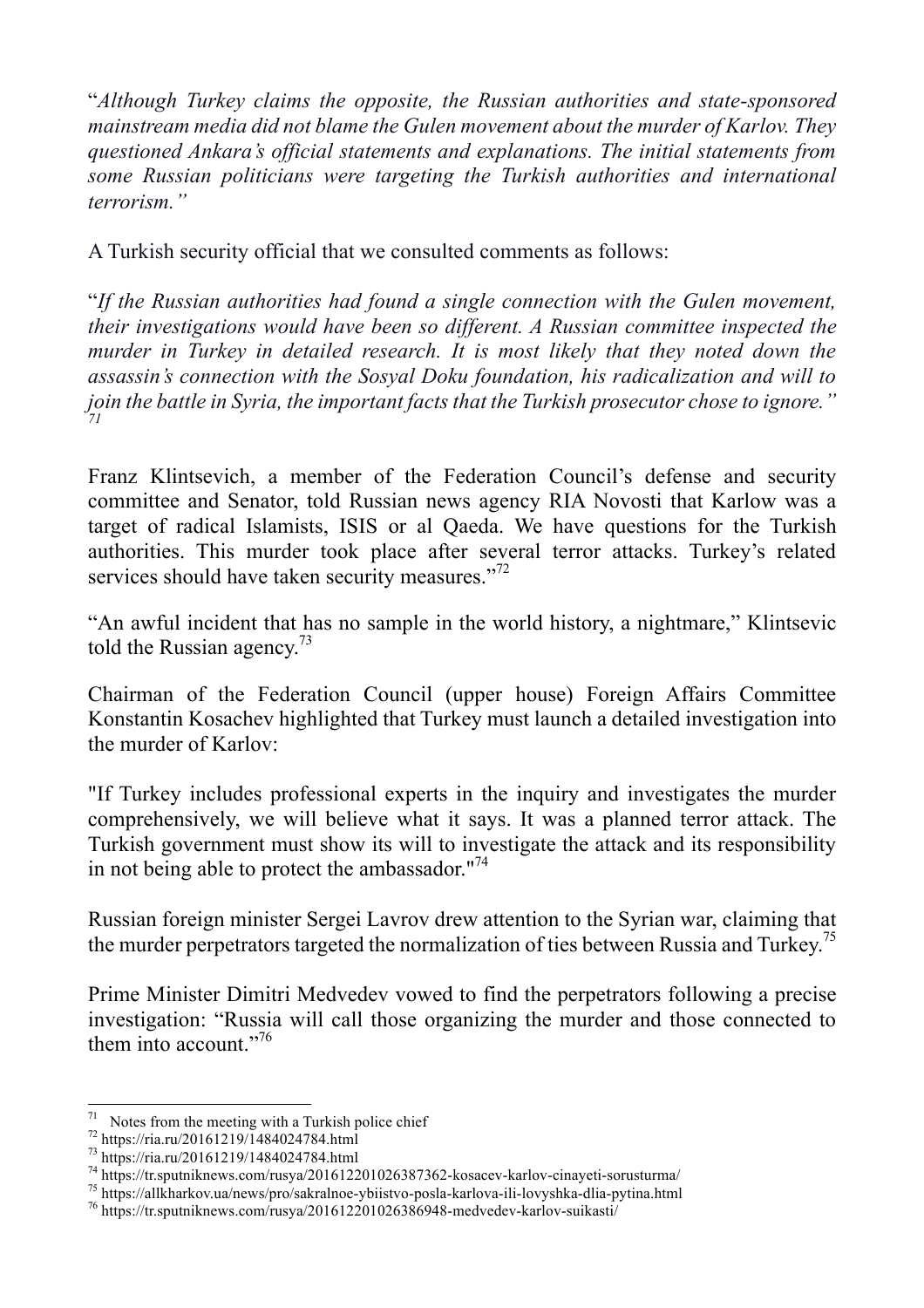A political scientist Eduard Limonov wrote an article for Regnum news agency titled "Erdogan always puts us [Russia] in trouble:"

"Erdogan created problems for both Russia and Iran following the assassination of our ambassador and occupying the lands of the Kurds in northern Syria. I am underlining that he always puts us in trouble. He wanted to purchase Patriot missile systems from the US recently. However, they had already purchased S-400 from Russia! And Erdogan claims that he is innocent. Shortly before, his guard, a police officer, killed a Russian ambassador. It was most likely that this murder was going to force Russia to declare war with Turkey. We just ignored it."77

#### **4.2 – How serious did Russia take the allegations of Turkey? Did it target the Gulen movement?**

Evgeniye Satanovsky, the head of the Middle East Institute, said during several TV and radio interviews that Ankara blamed the Gulen movement for any negative development [in the region].

Satanovsky said: "No one knows, most probably no one will know about the perpetrators of these incidents. However, some incidents caused the death of numerous people and the arrest of more. As a result, all of these incidents enabled Tayyip Erdogan to create his dictatorship and regime. A total authoritarian Turkish Republic will be a total totalitarian one. True, it will be a 'gift' and a victory, as there is no doubt Erdogan will definitely terrorize Kurds and leftist groups."<sup>78</sup>

The Russian ambassador to Turkey Aleksey Yerhov, blamed radical groups fighting in Syria for the murder of Karlov, unlike the Turkish government, which accused the Gulen movement. Yerhov also said he was receiving direct death threats.

"Look at the horrible insanity on social media. 'Say goodbye to your life; no one will cry behind you." All of these [words] also spread on the conventional and social media five years ago. The reason was not Idlib, but Aleppo at that time. Result? The plane crisis [Turkey's shutting down a Russian jet] and the assassination of the ambassador Karlov. Meanwhile, I am also receiving direct threats," said Yerhov.

According to a report by the Russian Sputnik media outlet, ambassador Yerhov also accused Ankara over the clashes in Idlib between Russian&Syrian forces and the insurgent groups: "[Our] patience has ended. The Syrian army has decided to get every inch of its soil back."<sup>79</sup>

Alexandır Ignatenko, the head of Religious Foundations, said, "All signs show a terror

<sup>&</sup>lt;sup>77</sup> https://regnum.ru/news/polit/2813826.html<br><sup>78</sup> https://www.svoboda.org/a/27865669.html<br><sup>79</sup> https://kronos32.news/tr/rus-buyukelcisi-karlov-suikastindan-suriyeli-cihatcilari-sorumlu-tuttu/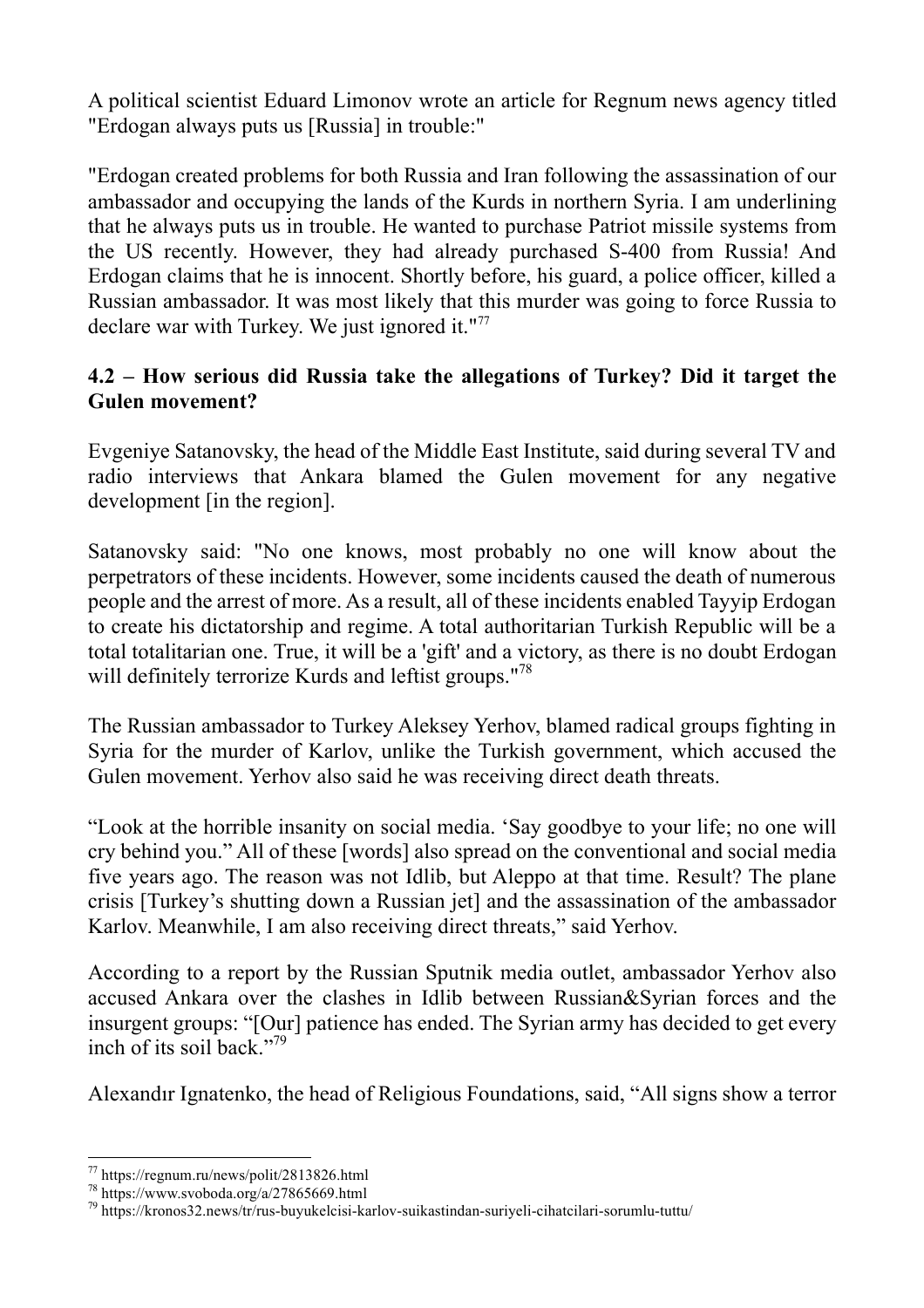act conducted by Salafi groups."80

The Turkish department of Russian state-sponsored news agency Sputnik published a report stating that Fath-al Sham front [former al-Nusra before it was separated from al Qaeda] claimed responsibility for the murder of Andrei Karlov, the Russian ambassador to Turkey.<sup>81</sup>

The general director of MIRNAS Arif Asalioglu comments as follows:

*"Having advanced strategic military psychological warfare and security experience, Russia can analyze the developments that take place in Turkey. That should be the reason why it has not targeted the Hizmet movement after Karlov killing." 82*

Maksim Yusin told Kommersant that there might be two motivations behind the assassination of Karlov:

"First, it was the Sunni radicals' motivation to punish Russia, which intervenes in the Syrian war in favor of Bashar al-Assad, who is deemed by them as the worst enemy. Second, the rapprochement between Moscow and Ankara. This rapprochement was a determinant in the previous months regarding the developments in the Syrian civil war. The most significant loss of the Syrian opposition after four years in Aleppo resulted from the agreements between Russia and Turkey." *<sup>83</sup>*

Yashar Niyazbaev, a researcher on Turkey, told Exo Moskow radio on January 17, 2020, during a live interview that it was difficult to know that all arrested by Turkey were affiliated with the Gulen movement.

"There is something that is widely known, though, which is Turkey aims to associate the murder with the Gulen movement, and that's why the trial takes this long. I conclude this after reading several articles written by Turkish and Russian journalists who followed the trials. The only thing that I understand is Turkish politicians look for a single result: To somehow find a connection with Gulen."84

Yuri Mavasev, an expert on Asian-African countries from Moscow State University (MGU), told Izvestiya that Gulen is not a person to support terrorist activities, and he is the last person to gain advantage from the killing of the Russian ambassador.

"*When a terrorist attack targeted Karlov, everyone realized that the Turkish authorities were to blame the Gulen movement. But the preacher Gulen and his organization are not a group resorting to terror methods. Besides, Gulen is on the brink of deportation* 

<sup>&</sup>lt;sup>80</sup> http://www.kommersant.ru/doc/3175699<br><sup>81</sup> https://tr.sputniknews.com/ortadogu/201612211026428039-karlov-fetih-el-sam/<br><sup>82</sup> Notes from the meeting with Arif Asaloglu<br><sup>83</sup> Notes from the meeting with Arif Asaloglu<br><sup>84</sup>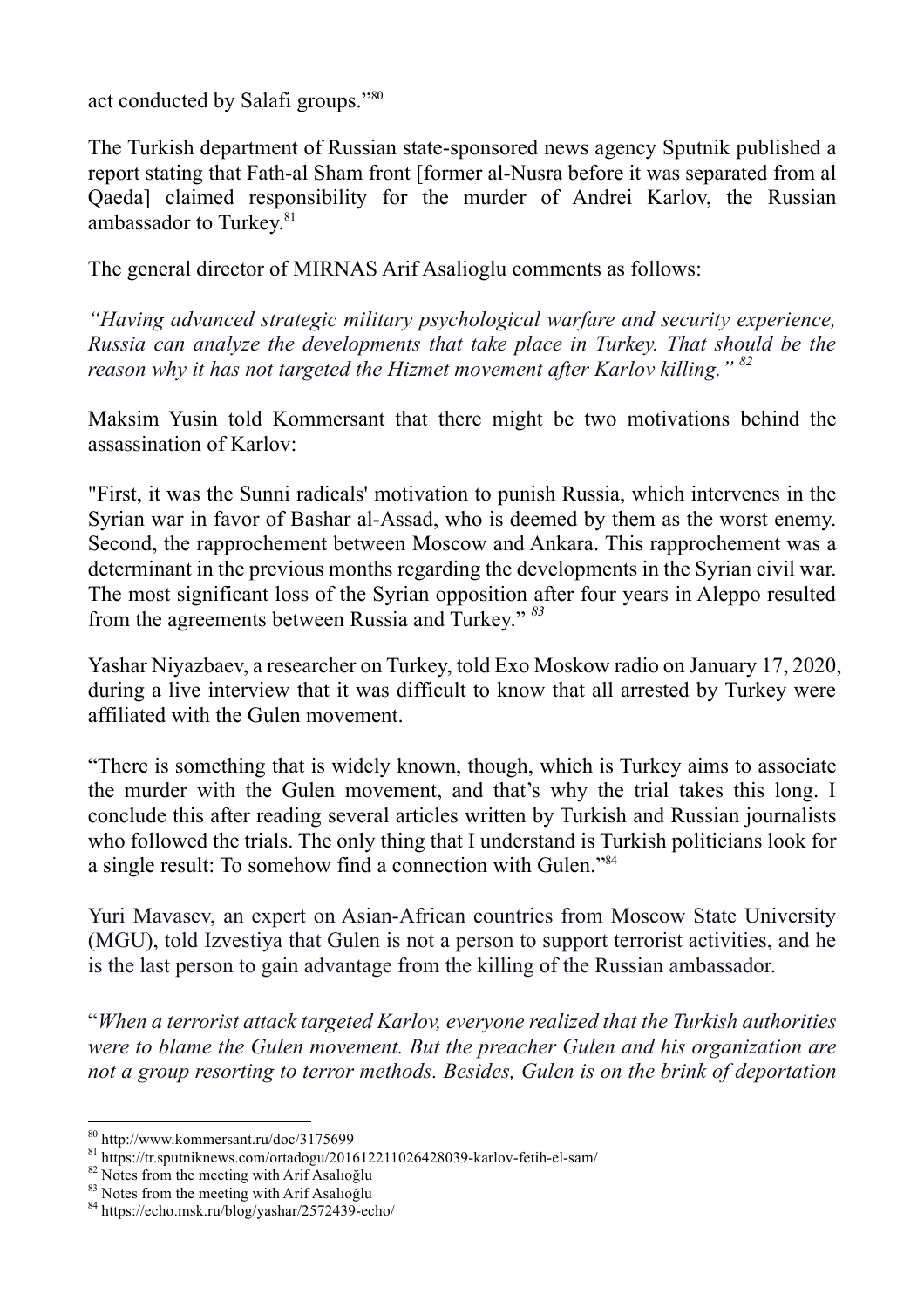*from the US; thus, he knows that an attack on a Russian ambassador is irrational." <sup>85</sup>*

Fethullah Gulen, the leader of the movement, told Regnum news agency shortly after the Karlov murder<sup>86</sup> that the government could pave the way for some other assassins and blame the Gulen movement.<sup>87</sup>

He underlined that the government couldn't persuade the world that its accusations [about the movement] are true.<sup>88</sup>

Gulen's statements were published by the Russian mainstream media <sup>89</sup> <sup>90</sup> and the official Gazzette Rosiskaya Gazeta, which functions as the state official gazette and releases official decisions $^{91}$ 

#### **4.3- Have Russian authorities taken any precautions about the Hizmet movement, or has shown any unusual/aggressive behaviour? Was anything similar observed in the Central Asian countries where Russia has a vast political impact?**

Arif Asalioglu, who has been following the Turkish-Russian relations and published several studies on the topic, responses to this claim as follows:

*"Following the jet crisis between Russia and Turkey in 2015, Russia boycotted Turkish products,92, Turkey's embassy in the country was stoned,93 the nearly 100,000 Turkish diasporas decreased to 20,00094.Russia did not respond in the same way after Karlov killing against the Gulen movement that is announced to be the perpetrator by the Turkish government. People and institutes affiliated with the Hizmet movement kept living and functioning in Moscow and other Russian cities, without any backlash. The case is the same in other Russian-speaking countries.*

*Russia has been following the Gulen movement's activities in detail for years, keeping track of the incidents such as December 17-25, 2013 corruption operations and July 2016 coup attempt. The Russian government is aware of the Hizmet movement's rhetoric, stance, and victimization. Recent developments removed some hesitations about the movement in Russia, such as considering the group might have been an intelligence activity of the Turkish government."*

 <sup>85</sup> https://tgme.org/2016/12/yuriy-mavashev-the-last-person-to-benefit-from-russian-ambassadors-murder-is-fethullahgulen/

<sup>86</sup> Gülen said during the interview: "It's a ridiculous attempt of Erdoğan government to blame the Gulen movement [for the murder]. They try to put the blame on others instead of investigating their security weakness and taking the responsibility."

<sup>&</sup>lt;sup>87</sup> https://tr.sputniknews.com/abd/201612221026456564-fethullah-gulen-andrey-karlov-suikast/<br><sup>88</sup> https://tr.sputniknews.com/abd/201612221026456564-fethullah-gulen-andrey-karlov-suikast/<br><sup>88</sup> https://rg.ru/2016/12/22/ubi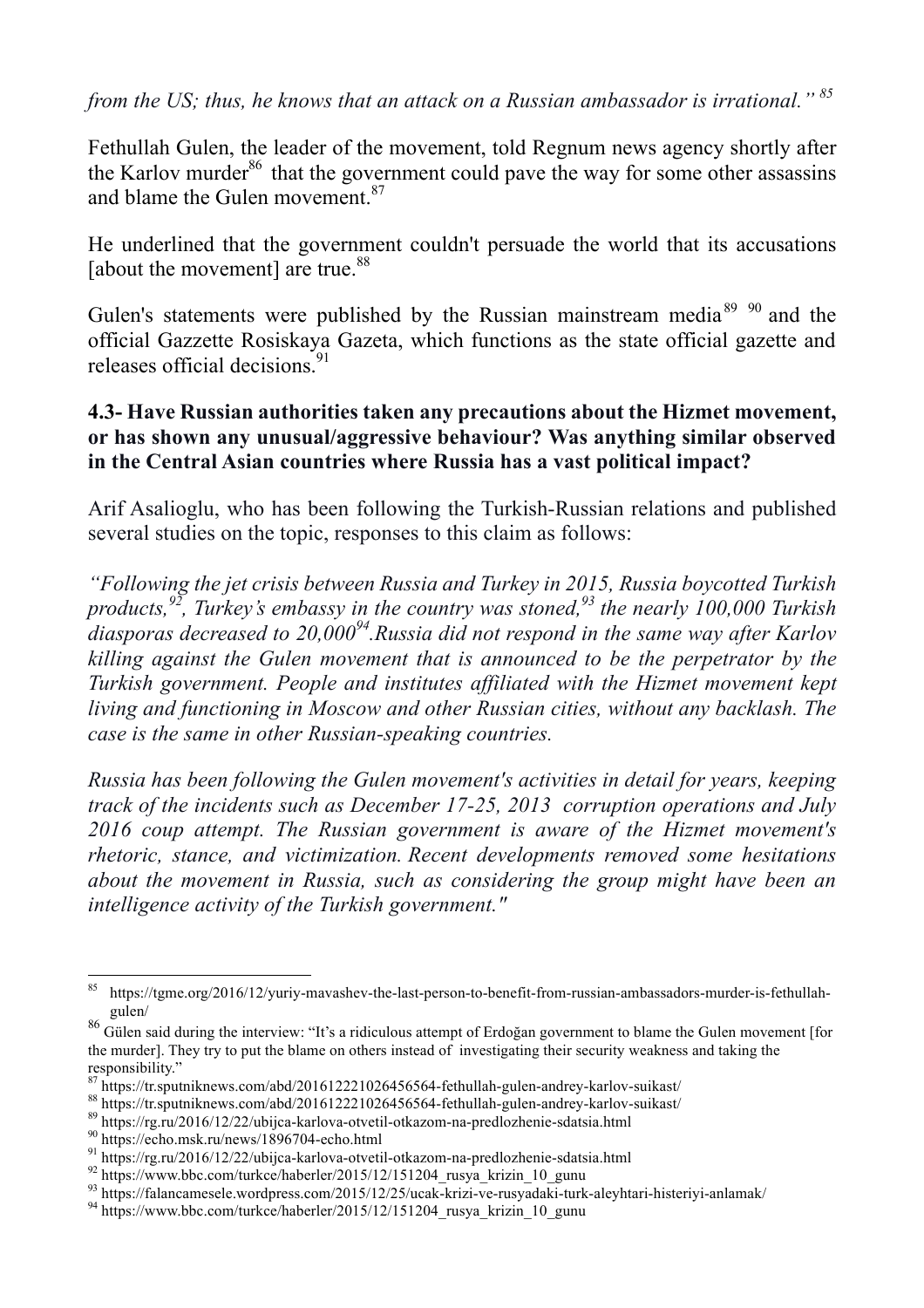Despite Turkey's efforts, Russia has not designated the Gulen movement as a terrorist organization even four years after the Karlov murder.

### **4.4 –Has the Russian judiciary concluded its investigations about the murder? Is Turkey cooperating with Russia?**

Russia has founded a committee to investigate the killing of Karlov led by Aleksandr Bastirkin. This committee has not blamed any group for the assassination other than the aforementioned radical Islamist groups.

Bastirkin told Rossiyskaya Gazeta "We tracked the activities of the perpetrator, a Turkish police officer Mevlut Mert Altintas. He had prepared for the assassin meticulously, searching the ambassador's events to join Karlov. It was [publicly] announced he would be joining an art exhibition in Ankara.

Bastirkin also said Altintas went to a hospital a day before the murder to have a doctor's report to be granted a leave of absence:

"Altintas booked a hotel room one minute walk away from the building where the art exhibition was planned and had gone to the art exhibition building to examine onsite.  $95$ 

Igor Krasnov, deputy head of the Russian committee investigating the murder, told Kommersant daily:

"Russia launched an investigation designating the murder as a terror attack. We cooperate with our colleagues from Turkey in the inquiry. Our duty is to reach to the correct information and bring the responsible ones to justice. The organization, customers, or ideological inspirers of the murderer are not less dangerous than himself. The killer of Andrei Karlov had just stood behind him before the assassination; our duty is to find those behind the assassin."<sup>96</sup>

# **CONCLUSION AND REVIEW**

The prosecution turned a blind eye to some crucial concrete evidence while blaming the Gulen movement for perpetrating the assassination with prejudices and bias. It is also a result of Turkey's current situation: The Gulen movement has been left defenseless in Turkish courts, and it has been the target of a massive media smear campaign and censorship. The judiciary has been acting in favor of the rulers of the country.

The Turkish government aims to use the Karlov murder as an argument to oppress Gulenists abroad, who have been blacklisted and jailed in Turkey. It is most likely that

<sup>95</sup> https://rg.ru/2019/07/24/bastrykin-rasskazal-o-hode-rassledovaniia-ubijstva-posla-karlova.html <sup>96</sup> https://www.kommersant.ru/doc/3187296